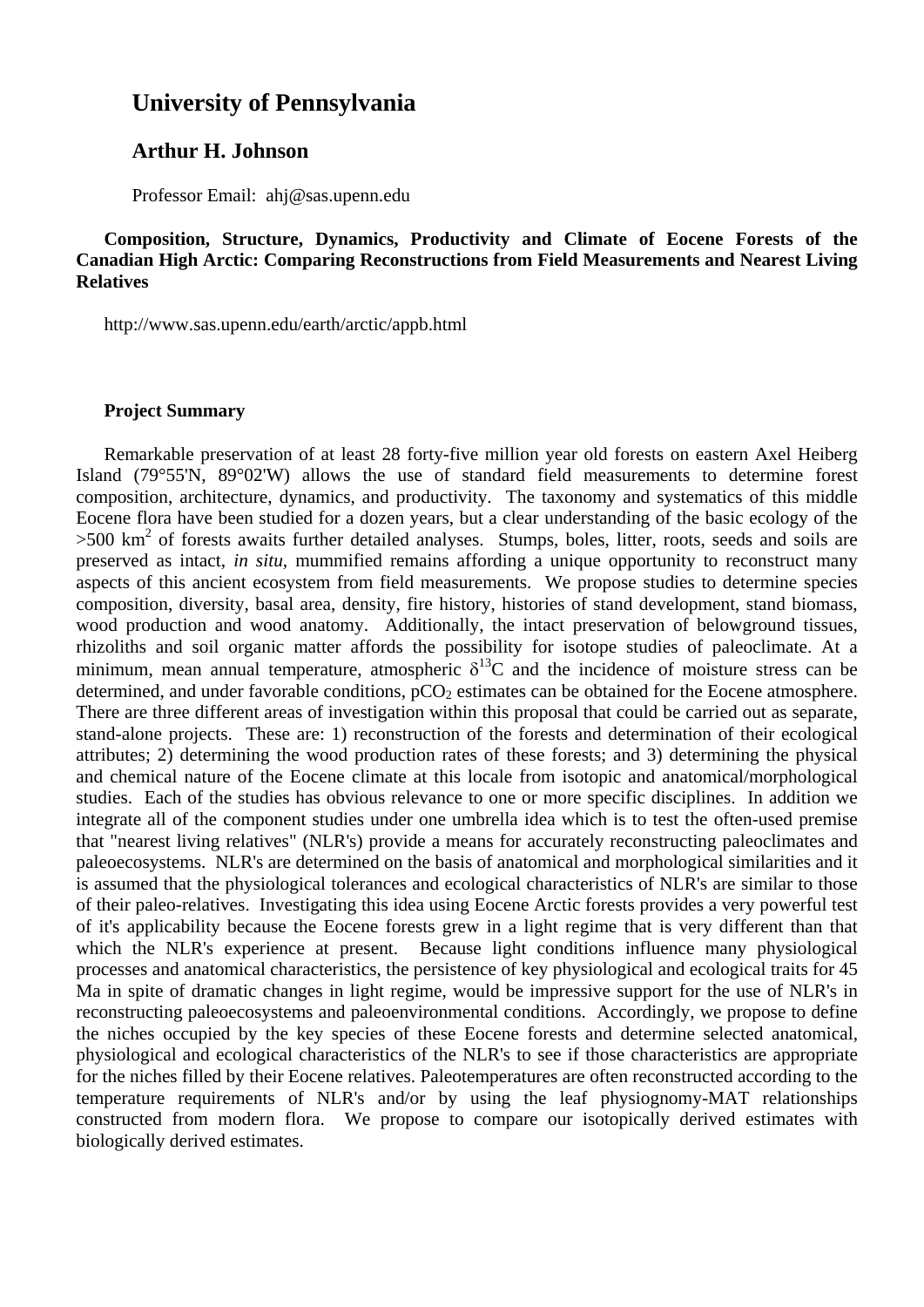### **INTRODUCTION**

 The middle Eocene (ca. 45 My), floodplain and swamp forests of Axel Heiberg Island (79°55 N, 89°02 W) became a focus for research in 1986 (Basinger 1986). These large-biomass, *Metasequoia*dominated forests grew in a warm-temperate climate at a paleolatitude of ca. 77°N. The forest-bearing sediments are extensive  $(500 \text{ km}^2)$  and the preservation of plant remains is remarkable. The extensive, *in situ* mummification of litter, stumps, boles, roots, seeds, soils etc. represents a unique opportunity to reconstruct a terrestrial ecosystem and several aspects of the climate it was subject to. There are no modern analogs of these forests which, judging from their biomass and individual tree diameter growth rates, were important terrestrial C sinks that grew in 24 hours of sunlight for 3 months, then had to use stored C during three months of darkness when it apparently was not particularly cold (Basinger 1991). Given the extent of tropical forests during the Eocene (e.g. Wolfe 1985; Christophel and Greenwood 1989; Romero 1986; Axelrod and Raven 1978), the Eocene forests of Axel Heiberg Island probably represent the maximum terrestrial ecosystem productivity achievable near the poles.

### **GEOLOGICAL SETTING**

 The flat-lying, poorly consolidated sediments which include the mummified forests are assigned to the Buchanan Lake Formation (Ricketts 1986). The proposed study site is east of the Geodetic Hills on Axel Heiberg Island (79°55'N, 89°02'W). The Buchanan Lake Formation, (Ricketts 1986, 1991, 1994), consists of four members composed of interbedded non-marine conglomerate, sandstone, siltstone, and lignitic beds. The Upper Coal member contains the forests we propose to study. At the fossil forest site, the Upper Coal member is represented by approximately 400 m of sandstone, siltstone and forest layers. Individual sandstone-forest sequences are 1.5-5.0 m thick, composed of basal sandstone beds that fine upward into silty-sands and finally into siltstones. The sequence is commonly capped by the organic remains of a forest. Figure 1 shows the section of this sequence which has the most potential for the studies we propose.

 During the Eocene, foreland style folding and faulting associated with uplift of the Princess Margaret Arch to the west, resulted in formation of the Axel Heiberg Basin and deposition of the Buchanan Lake Formation (Ricketts 1987, 1991; Ricketts and McIntyre 1986). Erosion of Upper Paleozoic and Mesozoic bedrock along the Stoltz Thrust resulted in the syn- and post-orogenic deposition of gravels, sands, and silts by braided and meandering river systems and debris flows in the Axel Heiberg Basin (McIntyre 1991; Ricketts 1986, 1987, 1991; Ricketts and McIntyre 1986; Tozer 1960). Figure 2 shows the spatial relationships among the Stoltz Thrust, the Buchanan Lake Formation, and the associated paleoenvironments. The fossil forests we propose to study constituted the meanderplain flora.

## **Preservation and Age**

 The Axel Heiberg fossils are largely preserved as mummifications. Although usually compressed, the wood and other remains are relatively unaltered chemically and biologically (Obst *et al*. 1991). Preservation of the fossils is exquisite, including leaf litter, cones, twigs, branches, boles, roots etc. Where these are not compressed, they are virtually indistinguishable from equivalent tissues found in the forest floor of modern conifer forests (Figs. 3, 4). The reasons why preservation is exceptional and there is so little mineralization remain obscure. Analysis of the organic remains indicate that they were buried in a fresh-water environment (Goodarzi *et al*. 1991).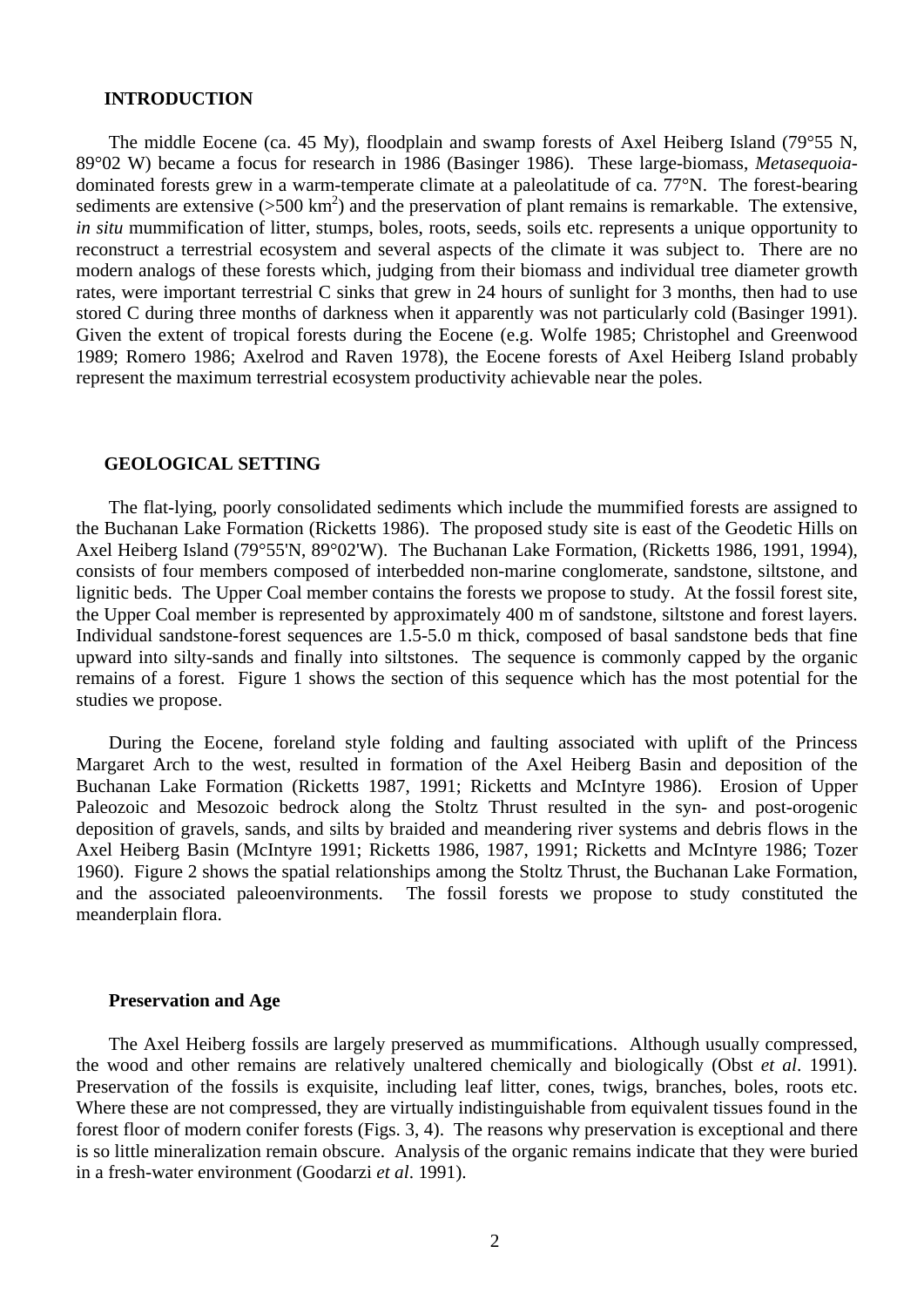# **Figure Captions**



Figure 1. The fossil forest site on northeastern Axel Heiberg Island, Arctic Canada showing *in situ* tree stumps and the black organic-rich forest layers.



Figure 2. A cross-section of the Axel Heiberg Basin showing the members of the Buchanan Lake Formation and associated regional paleoenvironments. A) Mid-outer alluvial fan - Conglomerate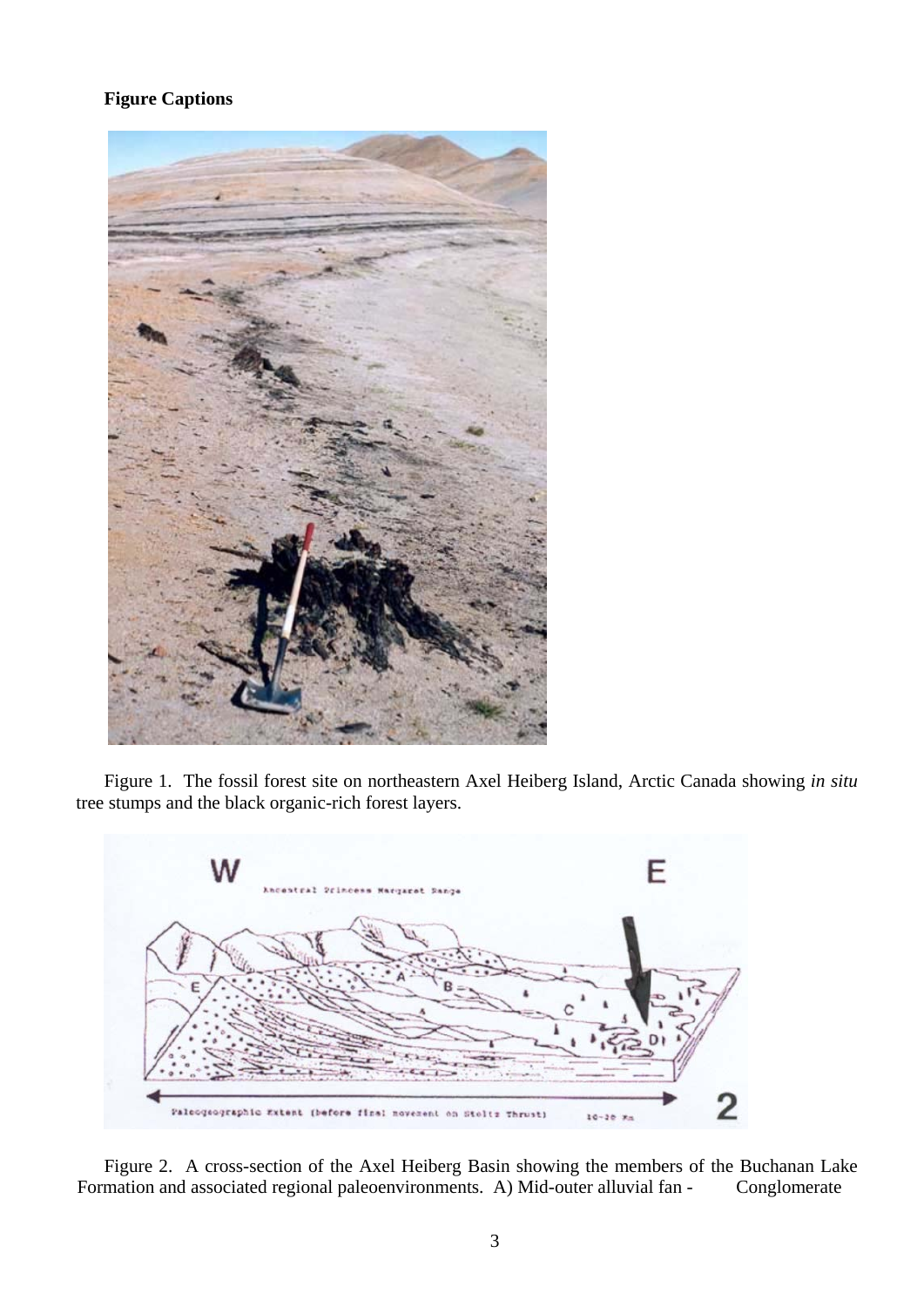member, B) Proximal to distal braidplain - Conglomerate-sandstone member, C) Transitional facies - Conglomerate-sandstone member, D) Meanderplain - Fossil forests, and E) Stoltz Thrust. Note that arrow points to the location of the fossil forest site.



Figure 3. Cleaned mummified leaf litter of *Metasequoia* sp. Scale bar = 1 cm.



Figure 4. Cleaned mummified seeds cones of *Pinus* sp. (A), *Picea* sp. (B), *Metasequoia* sp. (C), seed cones, a twig and leaves of *Larix altoborealis* (D), and fruits of *Juglans* sp. (E). Scale bar = 1 cm.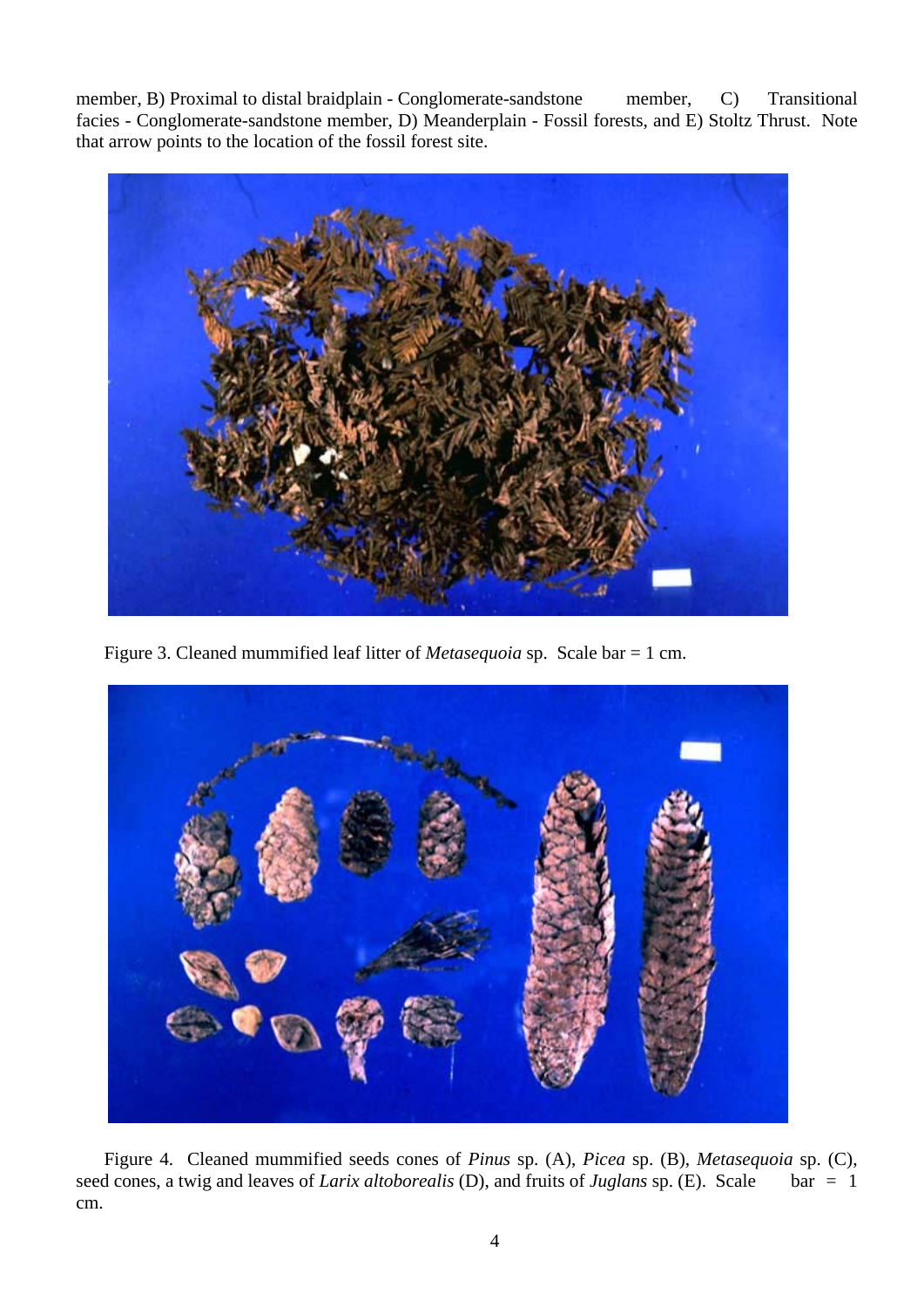

Figure 5. A log which has been permineralized with  $CaCO<sub>3</sub>$  with some of the original organic carbon (black rind) still preserved.



Figure 6. A well-preserved piece of wood showing the annual growth rings. Scale bar = 1 cm.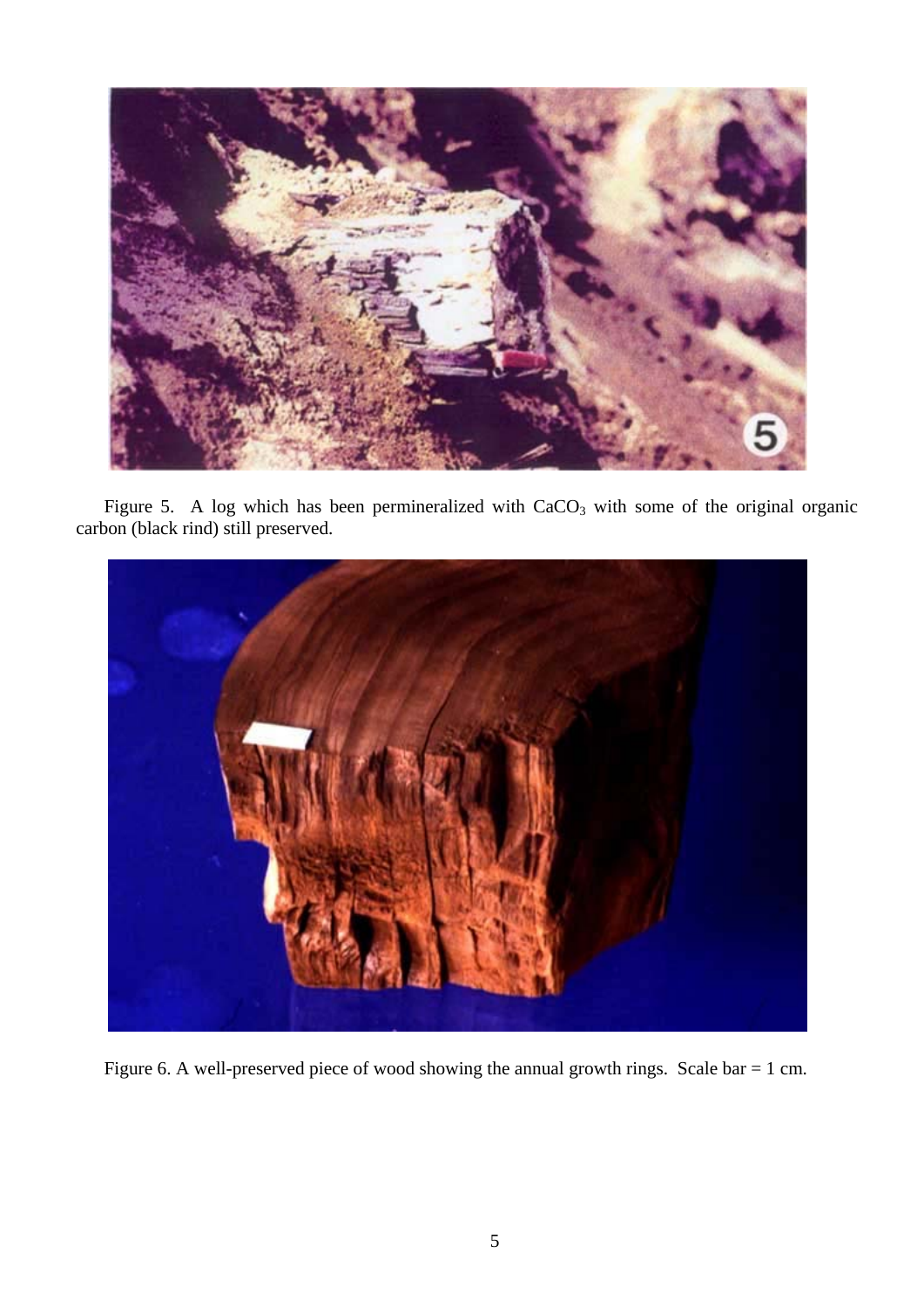

Figure 7. Cross section of wood from the stump shown in Figure 6. Note the lack of well- defined growth rings and "late or summer" wood. The bar scale indicates the amount of wood produced in one growing season.



Figure 8. A *Metasequoia* log that measures 70 cm diameter and has 5 m of the trunk exposed.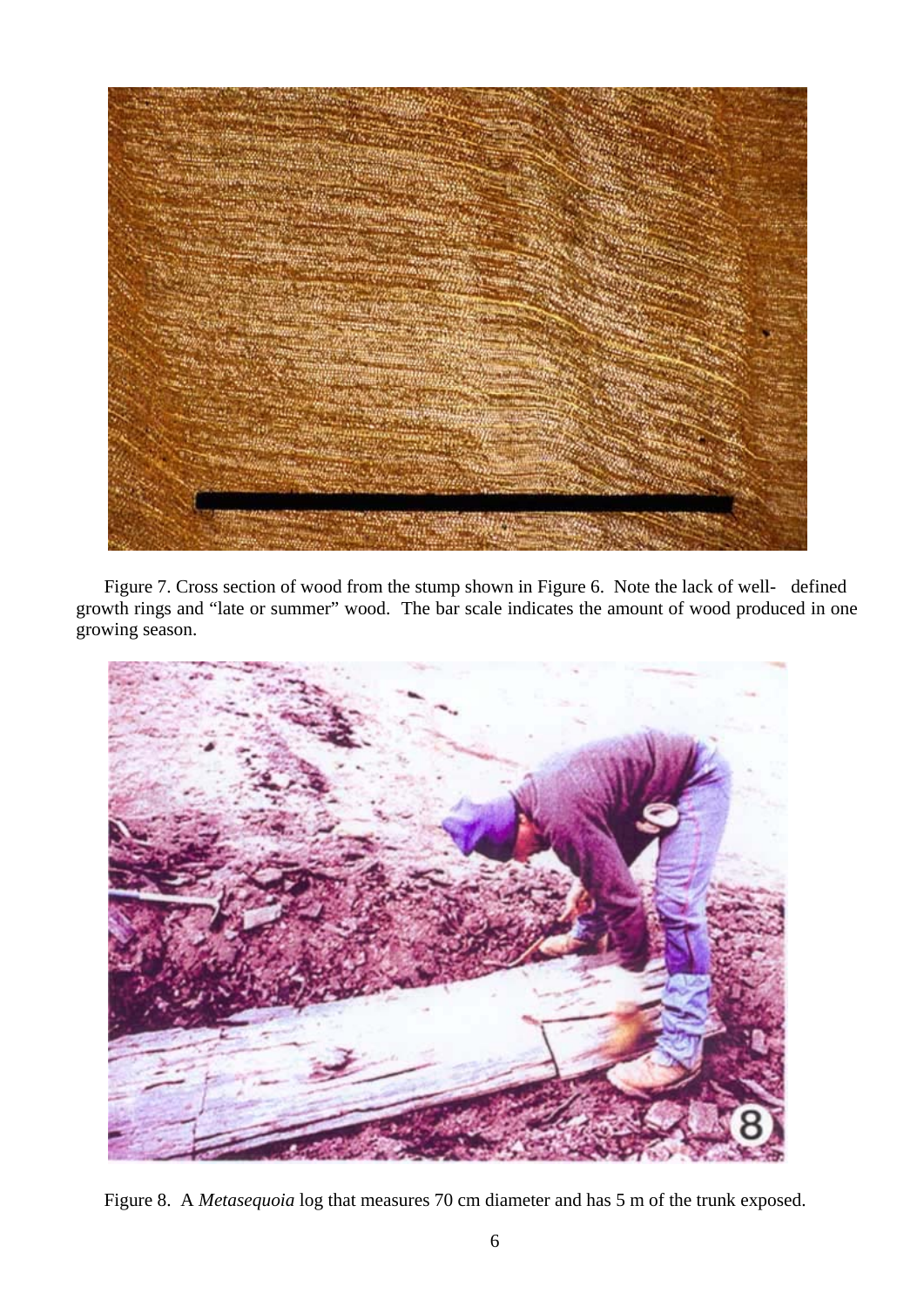

Figure 9. Part of the trunk taken from the specimen illustrated in Figure 8 showing a branch along the length of the stem which is a good indication of self-pruned.



Figure 10. Light saturation curves for modern *Metasequoia glyptostroboides*, *Picea rubens*, and *Pinus banksiana*. The data show that *M*. *glyptostroboides* saturates at very low light levels.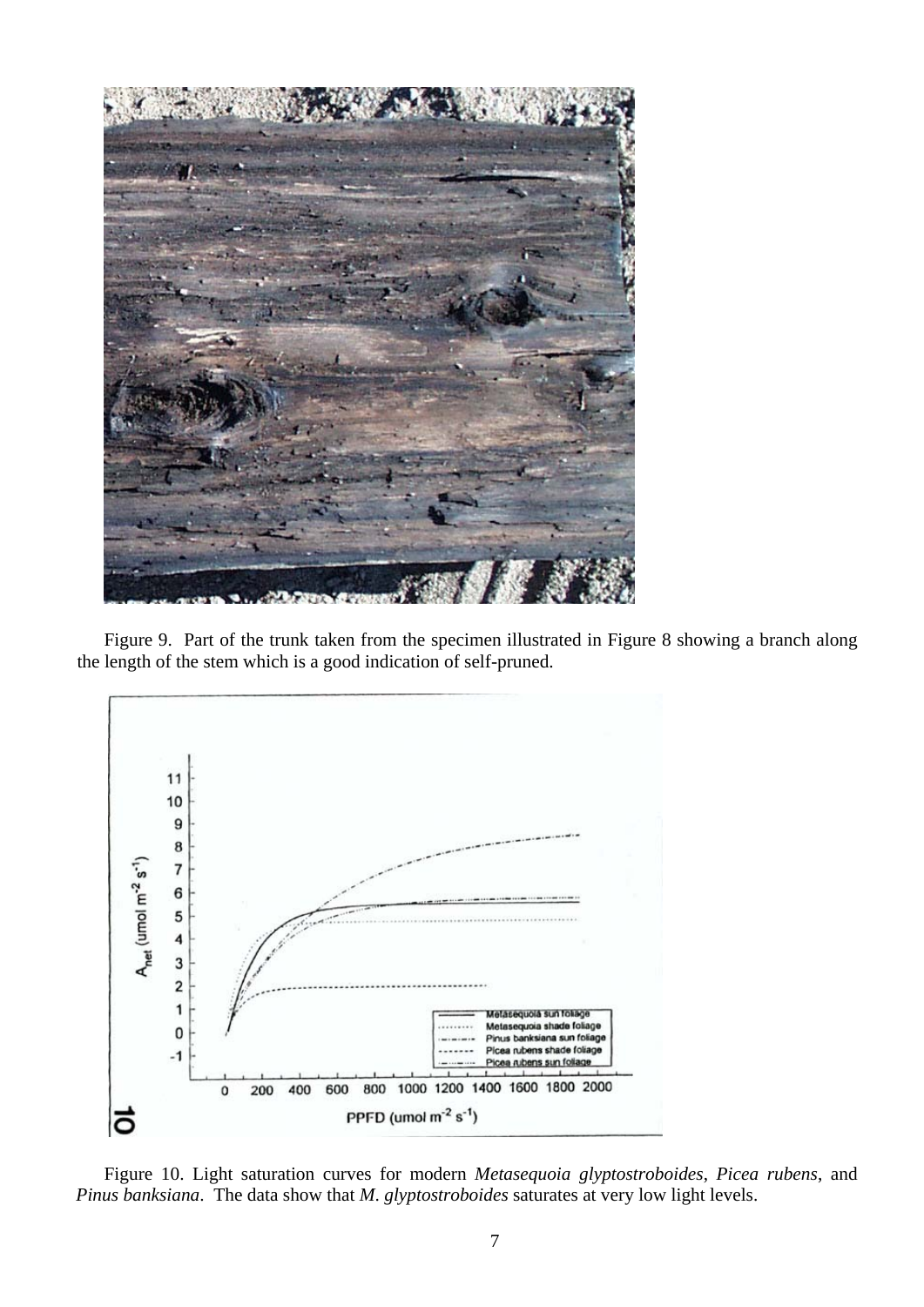

Figure 11. Global-scale analysis of forest biomass accumulation rates for broadleaf forests on nonsandy soils.



Figure 12. Global-scale analysis of forest biomass accumulation rates for conifer forests on nonsandy soils.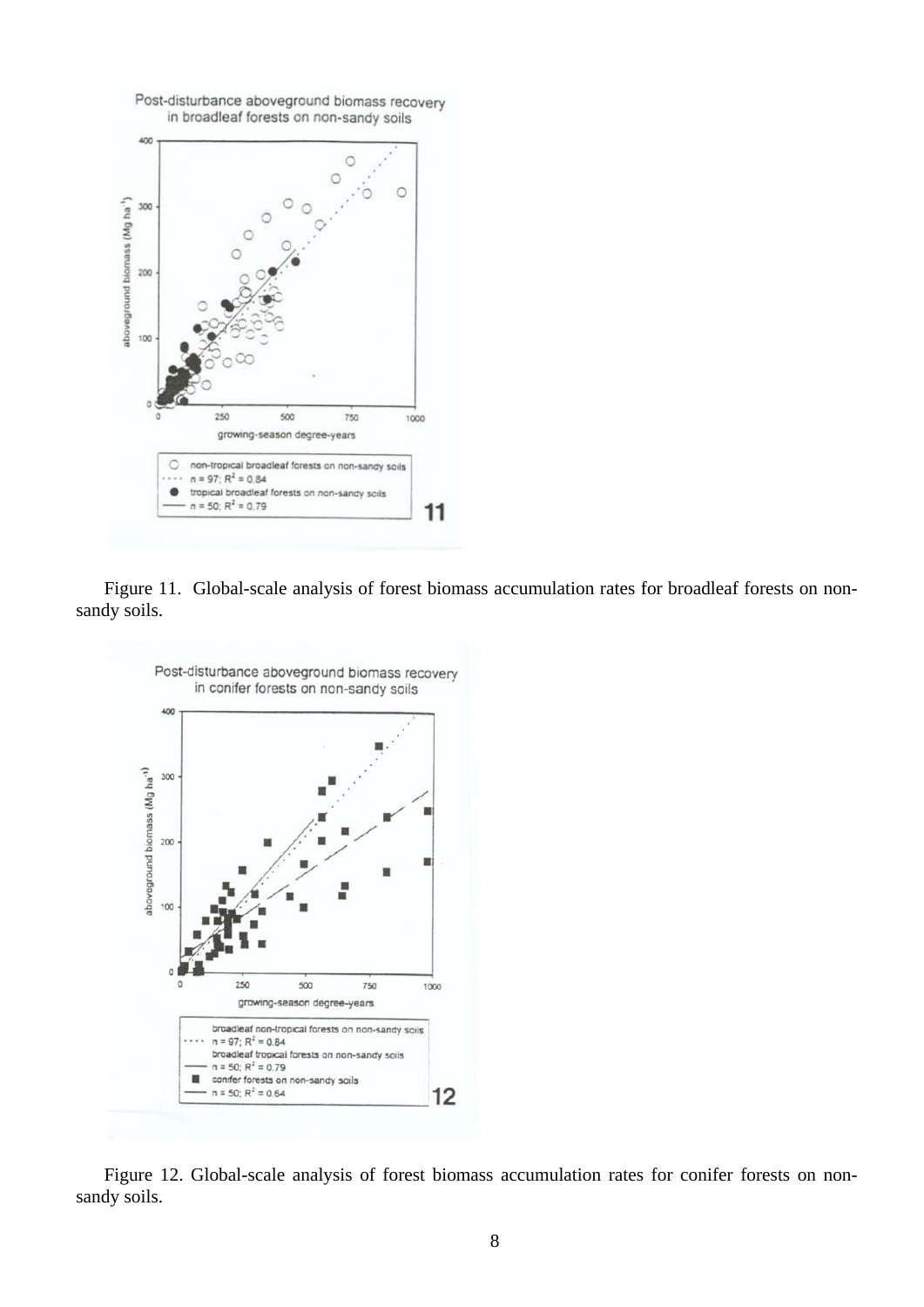The majority of the fossils are compressed by a factor of ca. 4:1, but morphological detail is well preserved. Preliminary wood analysis indicates carbohydrate degradation with removal of the hemicelluloses, but crystalline cellulose and lignin are present. Microscopy indicates an absence of fungi and bacteria and the degradation features commonly associated with those agents (Obst *et al*. 1991).

 From structural, petrographic, stratigraphic, and palynological features, the fossil forests are middle, or possibly late Eocene (ca. 45 My., Ricketts 1986, 1987; McIntyre 1991; Ricketts and McIntyre 1986). *Pistillipollenites mcgregorii* occurs only in the middle and rarely late Eocene (Elsik and Dilcher 1974; Rouse 1977), and provides a minimum age for this formation (McIntyre 1991).

#### **Characteristics of the Eocene Forests**

 Research at this site has been primarily of a taxonomic and systematic nature. Monographs of the evolutionary and biogeographic history of *Larix*, *Picea*, and *Pseudolarix* have been the focus thusfar (LePage and Basinger 1991a, 1991b, 1995a, 1995b; LePage 1993). The abundant undescribed taxa continue to be a focus of further research. Stand characteristics such as tree height, density, basal area, and spatial relationships have been addressed in preliminary fashion (Basinger 1991; Francis 1991; Greenwood and Basinger 1993, 1994; Basinger *et al*. 1994; Kumagai *et al*. 1995; Nobori *et al*. 1997).

 Francis (1991) estimated the density of trees to be 484 and 325 trees/ha, with organic matter productivity estimated to be ca.  $1200/\text{gm/m}^2/\text{yr}$ , roughly comparable to the productivity of living temperate, deciduous forests. In a later study Basinger *et al*. (1994) excavated buried stumps and estimated the tree density to be more than twice as high (1,100 trees/ha) and a stem volume of 946.1 m<sup>3</sup>/ha. This is comparable to that of temperate old-growth forests.

#### **Floristic Composition**

 Allochthonous fossil-plant assemblages occur in sands of the Upper Coal member in channel-lag and point-bar deposits. Fossils recovered from the sands include abrasion-resistant seed cones of *Larix*, *Picea*, *Pinus*, and *Metasequoia*, and rarely, angiosperm fruits (e.g., *Juglans*) (Basinger 1991). In forested horizons, autochthonous leaf litter mats represent the ancient forest floors of poorly drained floodplains and associated swamps (Ricketts 1986, 1991; Basinger 1991). Megafloral remains in forest floor mats include fertile and vegetative remains of the dominant conifers *Metasequoia* and *Glyptostrobus*, and minor occurrences of *Picea*, *Pseudolarix*, *Pinus*, *Betula*, *Alnus*, *Juglans*, *Chamaecyparis*, *Tsuga*, *Osmunda*, as well as a few unidentified angiosperm taxa (Ricketts and McIntyre 1986; Basinger 1991; LePage and Basinger 1991a; McIntyre 1991).

 The scarcity of pinaceous representatives (*Larix*, *Picea*, and *Pseudolarix*) relative to those of the Taxodiaceae (*Metasequoia* and *Glyptostrobus*) indicates the Pinaceae were uncommon constituents within Taxodiaceae-dominated depositional realm. Angiosperms are poorly represented in the swamp forests but, judging from fossils in the sandstones and siltstones, were apparently a significant component of the regional vegetation. The dominant taxa occurring in the flood plains include representatives of the Betulaceae, Platanaceae, Juglandaceae, Fagaceae, *Ginkgo*, and *Metasequoia*. A list of the taxa so far identified is provided in Table 1.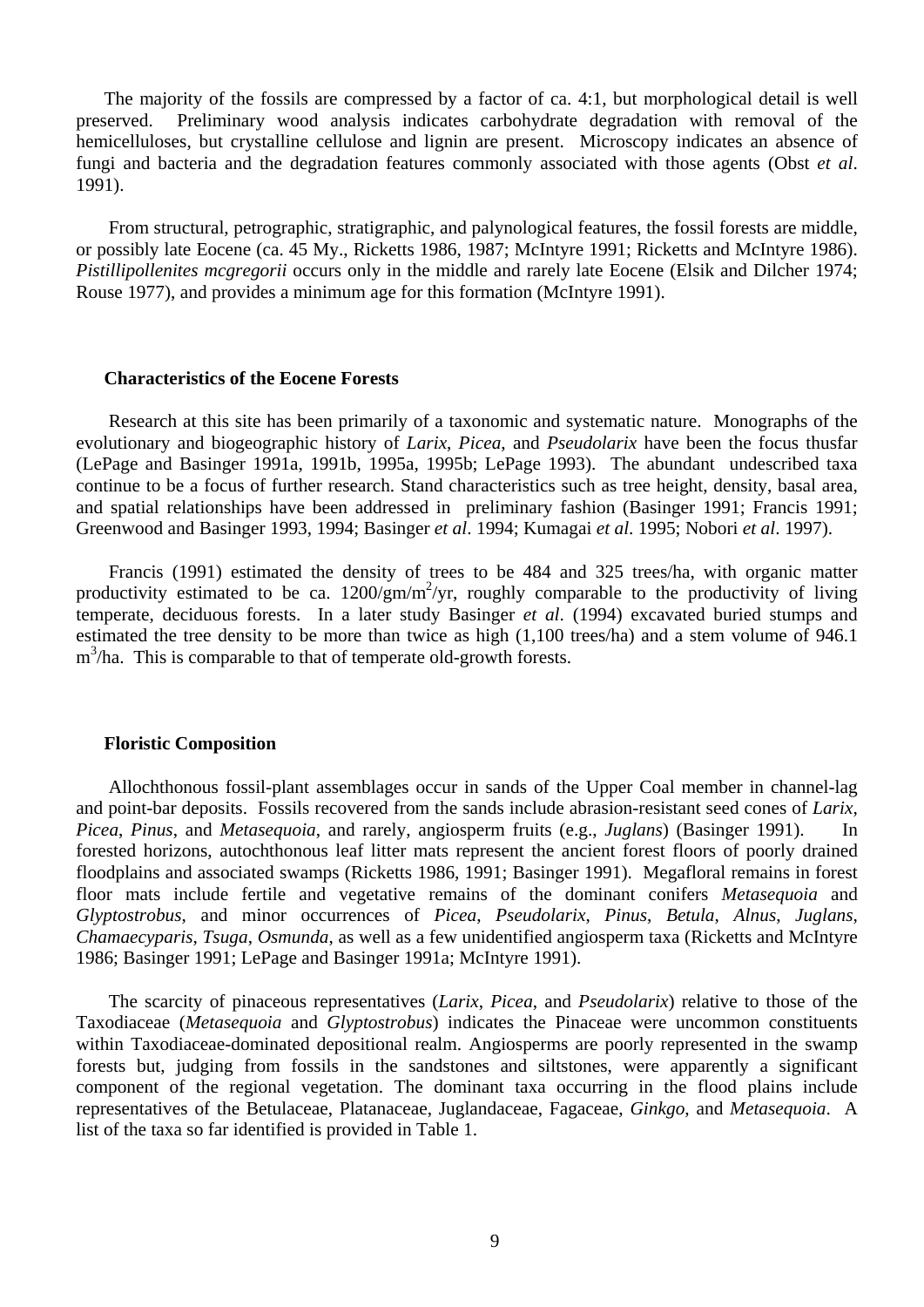# **Nearest Living Relatives (NLR's)**

 Fossil floras are used to infer paleoclimate. One approach is based on climatic needs of the living forms, often called the "nearest living relatives" (NLR's). Another is based on an analysis of climaterelated features, particularly leaf morphology.

## **TABLE 1**

| Ginkgoaceae                                   | Taxodiaceae            |
|-----------------------------------------------|------------------------|
| $*Ginkgo$                                     | *Metasequoia           |
| Cupressaceae                                  | <i>*Glyptostrobus</i>  |
| *Chamaecyparis                                | <i>*Taiwania</i>       |
| Pinaceae                                      | Platanaceae            |
| Pinus                                         | Platanus               |
| <i>*Picea</i> sp. 1                           | Aceraceae              |
| *Picea sp. 2                                  | Acer                   |
| <i>*Picea</i> sp. 3                           | Sparganiaceae          |
| <i>*Larix altoborealis</i> LePage et Basinger | Sparganium             |
| *Pseudolarix wehrii Gooch                     | Fabaceae               |
| *Pseudolarix amabilis (Nelson) Rehder         | unidentified           |
| Keteleeria                                    | Cecidiphyllaceae       |
| <b>Abies</b>                                  | <i>*Cercidiphyllum</i> |
| $*Tsuga$                                      | Juglandaceae           |
| Betulaceae                                    | Carya                  |
| <b>Betula</b>                                 | Nyssaceae              |
| Alnus                                         | <b>Nyssa</b>           |
| Corylus                                       | Menispermaceae         |
| Ulmaceae                                      | Cissampelos            |
| Fraxinus                                      | Fagaceae               |
| Tiliaceae                                     | Fagus                  |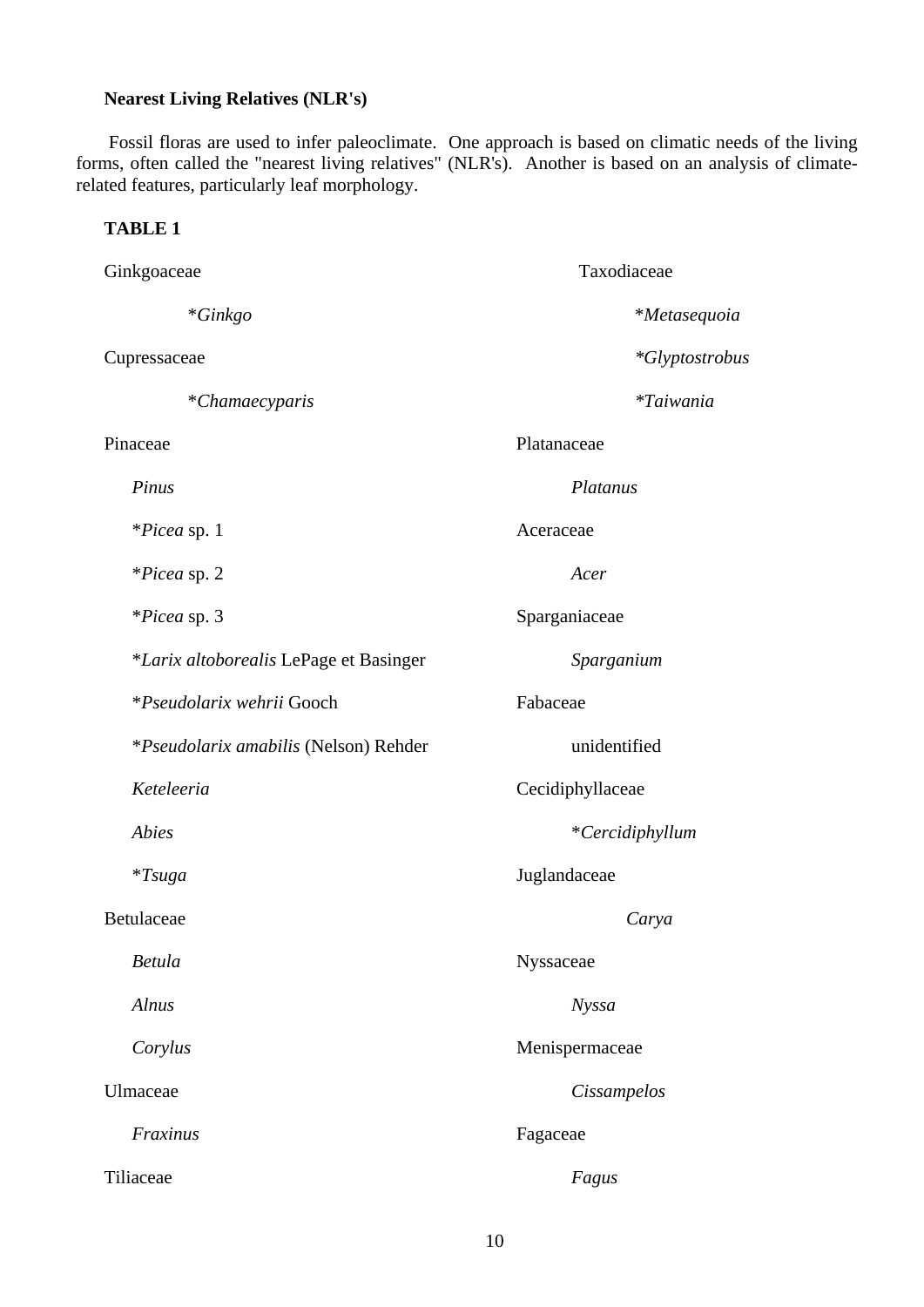Equisitaceae *Osmunda*

*Tilia* Ferns

*Equisetum* \* Nearest living relative determined

NLR's have been applied widely to interpret Tertiary environments. (e.g., MacGinitie 1941; Hickey 1977). In using this approach, we assume that the physiological requirements and climatic tolerances of the fossil representatives did not change appreciably through geologic time, though there is little theoretical or empirical support for this. Reliability of NLR use is increased when a) there is a close relationship between a fossil species and its NLR; b) there are a large number of NLR's representing members of a fossil flora which have similar climatic affinities; c) the living representatives belong to widespread and diverse groups; and d) the plant groups used possess anatomical and morphological features linked to their climatic tolerances (Wing and Greenwood 1993).

 The presence of taxa such as *Ginkgo*, *Metasequoia*, or *Glyptostrobus* in the Axel Heiberg fossil floras are taken to indicate temperate to warm-temperate climates with cold month means (CMMs) of  $>$ 0-2°C (e.g., Schweitzer 1980; McIver and Basinger 1993; Basinger *et al*. 1994). However, while the distribution of these taxa presently coincides with the temperate and warm temperate regions of southeast China, their present ranges are very restricted and may not accurately reflect their actual range of physiological tolerances (Wolfe 1971, 1985; Hickey 1977). For example, *Metasequoia* grows (but probably does not reproduce) in arboreta in cities as far north as Montreal, and grows and reproduces in St. Louis where the mean minimum winter temperatures range from -4 to -8°C, with extreme cold temperatures reaching -25°C (temperature data from Ruffner and Bair 1984).

 The presence of *Picea*, *Tsuga*, *Abies*, and *Larix* in the Axel Heiberg fossil floras is problematic for inferring relatively warm winters. First, living species of these genera tend to occur primarily in the boreal and montane regions where climate is cool to cryic. Second, *Tsuga, Picea*, and *Abies* are evergreen and elicit the question of the effect of respiration demands on survival given dark, but relatively warm high latitude winters. It is important in this regard, to determine if the remains of the evergreen conifers are in place, or if they were growing in the cooler climate of higher elevations and transported to the meanderplains by flooding.

*Alligator* sp. are used as an indicator for warm temperate climates with a CMM of ca. 4<sup>o</sup>C in the fossil record (e.g., Estes and Hutchison 1980; McKenna 1980; Hutchison 1982; Wing and Greenwood 1993; Basinger *et al*. 1994). The present northern limit of *Alligator* reportedly corresponds to a CMM of 4.4°C (Hutchison 1982). However, the historical northern limit of *Alligator* extends to regions where CMM temperatures range from ca. -3° to 1°C, and extreme cold temperatures -25°C have been recorded (Ruffner and Bair 1984).

 Paleotemperature estimates based on foliar physiognomy provide another perspective (Wolfe 1993; Wilf 1997). While NLR analyses of the Axel Heiberg flora provide an estimate of mean annual temperature (MAT) of 12-15°C, warm month mean (WMM) of  $> 25$ °C, and a CMM of 0-4°C (Basinger *et al*. 1994). This is based on the assumption that frost sensitive species such as *Metasequoia* and *Glyptostrobus*, and the presence of crocodillians (*Alligator*) can be taken to imply frost-free conditions with a minimum CMM of 5-7°C. However, the foliar physiognomic signatures of two Arctic sites indicate a much cooler MAT of 8.2-9.3°C, a mean annual range of temperature (MART) of 13.8-14°C, and a CMM of -0.8 to -2°C (Greenwood and Wing 1995). Basinger *et al*. (1994) suggested that the temperature discrepancies between the two methods were a result of deciduousness induced by low winter light which produced physiognomy-based estimates that were too low compared to the NLR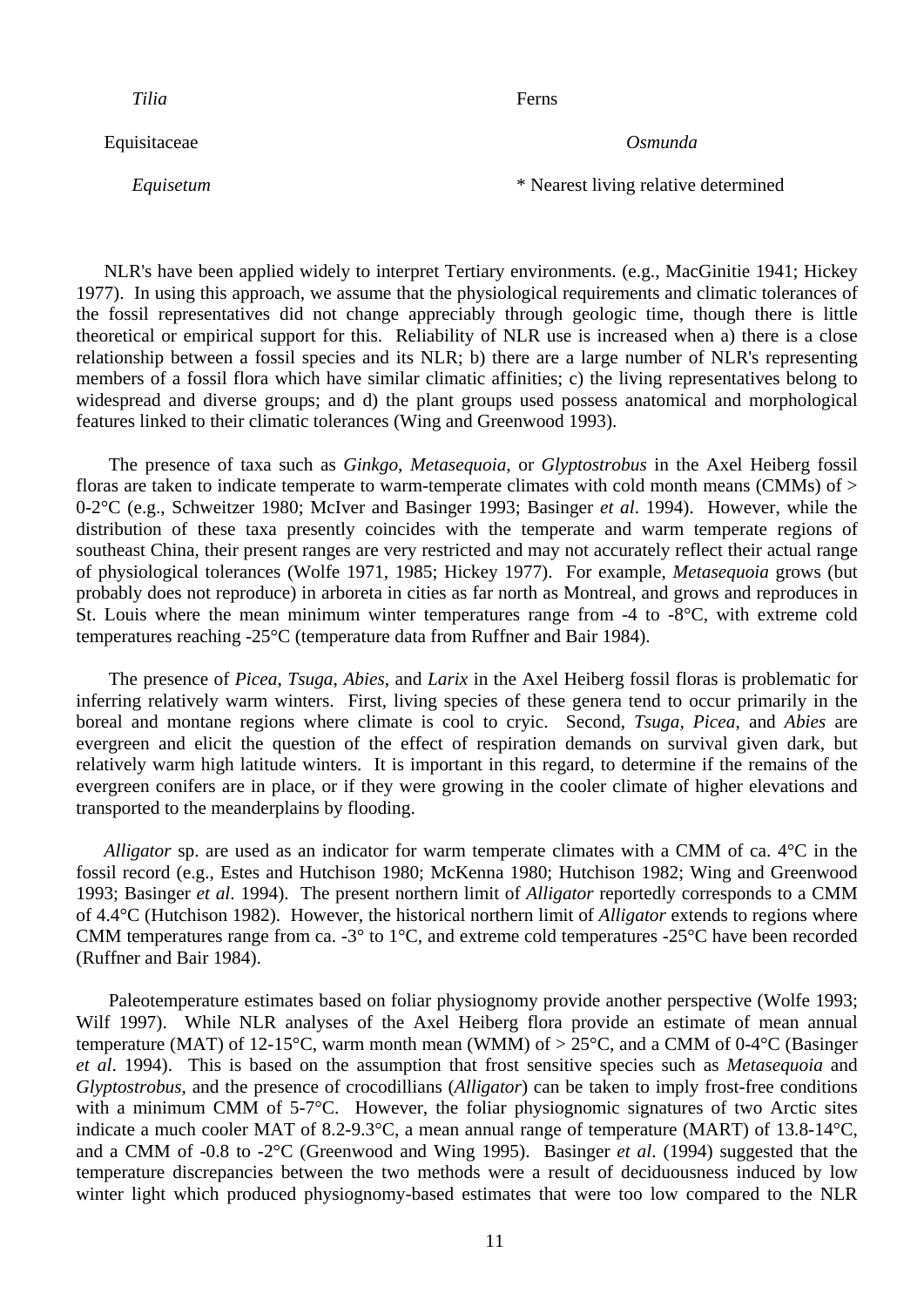estimates. In sum, there is enough uncertainty in temperature estimates that new, independent paleotemperature estimators will be valuable.

#### **RESEARCH PROPOSED**

## **Objective 1. Produce new calculations of mean annual temperature from the existing leaf collections and improved regression models that use leaf physiognomy.**

 Bailey and Sinnott (1915, 1916) recognized a strong relationship between temperature and the percentage of dicot species within a flora that have leaves with entire margins. Wolfe (1979) established a linear regression of MAT vs. the percentage of dicot species with entire margins for Asian forests and generalized and improved the model by using a multivariate approach called Climate-Leaf Analysis Multivariate Program (CLAMP; Wolfe 1993). Wilf (1997) recently demonstrated that the temperature signal is dominated by the leaf-margin character in the multivariate approach and suggested using a univariate rather than a multivariate approach. We propose to use the Wilf (1997) model, and the leaves of the Eocene taxa to calculate MAT as one estimate of paleotemperature.

### **Stable Isotopes**

We propose to use stable isotope techniques to estimate  $\delta^{13}$ C value of the Eocene atmosphere, the  $δ<sup>18</sup>O$  and δD values of paleoprecipitation at the site, site mean annual temperature (MAT), site growing season temperatures, and  $pCO<sub>2</sub>$  of the Eocene atmosphere. In addition we propose to use isotopes to inform us about the following paleoecological parameters: water-stress differences between age classes of *Metasequoia* at each site, water-stress differences between different taxa on each site, and variation within a taxon between sites, and taxonomic contributions to ecosystem productivity via paleosol isotopic composition. Since *Metasequoia* (and to a lesser extent *Glyptostrobus*) was planted widely in arboreta during the first half of this century, **we have the opportunity to make isotopic measurements on the mummified wood and on extant, mature individuals growing in a variety of temperature and soil moisture regimes**. This is expected to provide useful calibration for interpreting the isotope data obtained from the Eocene samples.

# **Objective 2. Reconstruct**  $\delta^{13}$ C and possibly pCO<sub>2</sub> of the Eocene atmosphere.

 Organic carbon in fossil wood, leaf and reproductive tissues, paleosol organic matter, and fossil roots will be prepared for stable isotope analysis via combustion in sealed tubes containing Cu, CuO, and Ag (Minagawa *et al.* 1984). Released  $CO_2$  will be purified cryogenically, and collected for <sup>13</sup>C/<sup>12</sup>C measurement on the mass spectrometer. We will infer the  $\delta^{13}$ C value of the mid Eocene atmosphere from the mean  $d^{13}C$  value of organic carbon from all site taxa using an empirical relationship between  $d^{13}C$  plant and  $d^{13}C$  atmosphere developed from 671 published  $\delta^{13}C$  plant measurements on 288 C3 plant species across a wide variety of environmental conditions (Arens *et al*., in review). This work shows that  $\delta^{13}$ C atmosphere =  $(\delta^{13}$ C plant + 18.92)/1.05 for the C3 vascular land plant tissue averaged over the contribution of several species. This relationship has shown dramatic changes in global carbon cycling in the Early Cretaceous when used to interpret  $\delta^{13}$ C measurements made on a terrestrial carbon sequence in Colombia (Jahren *et al*., in review); our results will identify the important carbon sources and sinks to the middle Eocene atmosphere, which can be recognized based on differences in the isotope composition of each carbon pool.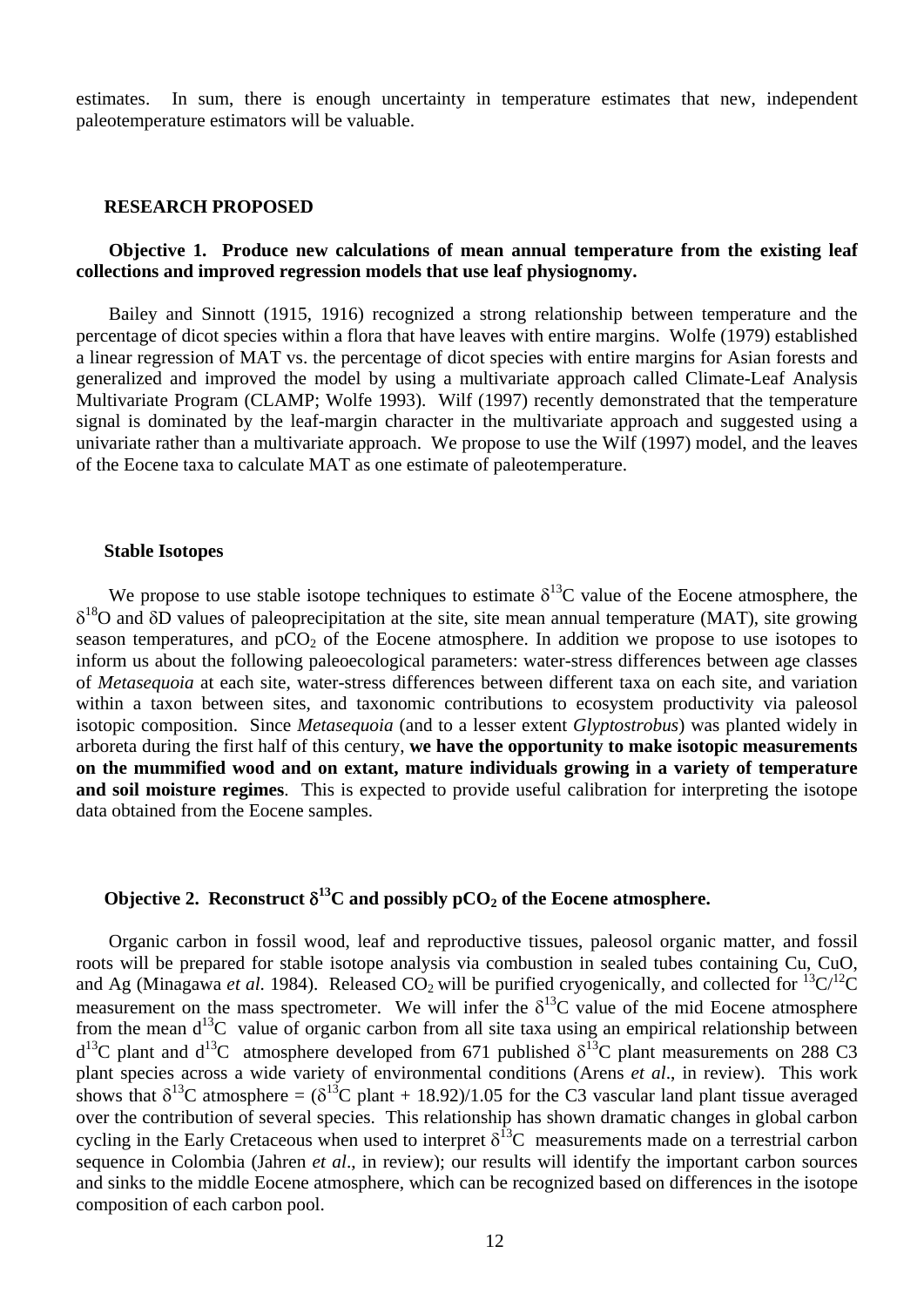For individual plants, isotopic fractionation during carbon assimilation via the C3 photosynthetic pathway can be described by (Farquhar *et al*. 1982):

$$
\delta^{13}C \text{ plant} = \delta^{13}C \text{ atmosphere} - a - (b - a)Ci / Ca \qquad [1]
$$

Where  $\delta^{13}$ C plant is the isotopic composition of individual plant tissue derived from C3photosynthetic carbon assimilation,  $\delta^{13}$ C atmosphere is the composition of the atmospheric CO<sub>2</sub>; "a" is the isotopic discrimination dominated by a simple diffusivity comparison of  $\delta^{13}CO_2$  vs.  $\delta^{12}CO_2$  in air (Craig 1953) and does not depend on stomatal density or conductivity; "b" is the isotopic discrimination imparted during carboxylation, mainly through the initial carbon-fixation enzyme in C3 plants, RuBisCO; and Ci/Ca is the ratio of intercellular to atmospheric  $pCO<sub>2</sub>$  expressed in parts per million. The influence of Ci/Ca on  $\delta^{13}$ C values of plant tissue has been central to the application of [1] to carbon assimilation and water-use efficiency (WUE) studies. Theory predicts that when stomatal conductance is low relative to CO<sub>2</sub>-fixation capacity. Ci is small and  $\delta^{13}$ C plant tends toward larger values. Both  $\delta^{13}$ C plant and Ci/Ca have been measured under a variety of controlled conditions; Farquhar and colleagues (1982) reported Ci/Ca in several species subjected to water-stress and reported a range in Ci/Ca value of 0.30-0.85. Therefore, if  $\delta^{13}$ C atmosphere is known (or can be determined via the above means), individual  $\delta^{13}C$  plant values can be inserted into [1] to solve for Ci/Ca in individual plants, thus giving an indication of individual water stress status.  $\delta^{13}$ C plant values have been used to indicate water-stress status in modern trees (Dupouey *et al*. 1993; Marshall and Zhang 1994) and other plants (Toft *et al*. 1989). We can determine if there are differences in modern *Metasequoia* growing in seasonally dry vs. continuously moist climates, and on dry vs. poorly drained sites as a means of verifying this approach. The exceptional preservation of Eocene wood from Axel Heiberg Island allows us to extend this technique to the fossil record.

Comparisons of  $\delta^{13}$ C values of paleosol organic matter and tissues of different taxa at the site will allow for estimation of relative contribution of different taxa to the overall productivity of the site, as averaged by soil forming processes. These results will be compared to independent estimates of taxa productivity gained from field measurements of annual wood production (see below).

Another opportunity is the potential for atmospheric  $pCO<sub>2</sub>$  determination from co-existing organic carbon and pedogenic carbonate. Some nearby fossils from the Buchanan Lake Formation contain extensive calcium carbonate rhizoliths (Fig. 5): the pedogenic carbonate  $\delta^{13}C$  value, taken in conjunction with estimates of  $\delta^{13}$ C atmosphere (determined above) and the  $\delta^{13}$ C value of the source of respired CO<sub>2</sub> ( $\delta^{13}$ C of paleosol organic matter), can be used to determine pCO<sub>2</sub> level in the Eocene atmosphere (Cerling 1992). This approach has been used to determine  $pCO<sub>2</sub>$  levels in the Middle to Late Paleozoic atmosphere (Mora *et al*. 1996). An assessment of the age and environment of the rhizoliths, diagenesis (via  $\delta^{18}O$  vs  $\delta^{13}C$  comparisons in samples, trace element concentrations, and petrographic microscopy) and an examination of the likelihood of co-formation of carbonate and organic substrates may allow for similar determination at this site.

# **Objective 3: Reconstruct Eocene Temperatures From 18O/16O and D/H Analyses.**

δ18O values will be determined for cellulose isolated from Eocene *Metasequoia* tree rings following pyrolysis with mercuric chloride and conversion of resulting  $O_2$  gas to  $CO_2$  for measurement on the mass spectrometer. δD values in the same samples will be determined in cellulose nitrate purified from cellulose and combusted in excess  $O_2$  to produce water which is then reduced to  $H_2$  gas for measurement on the mass spectrometer. Methods used for cellulose isolation and analysis will take advantage of new variants (Sheu and Chiu 1995) of the original method of Epstein *et al*. 1976, 1977). For example, recent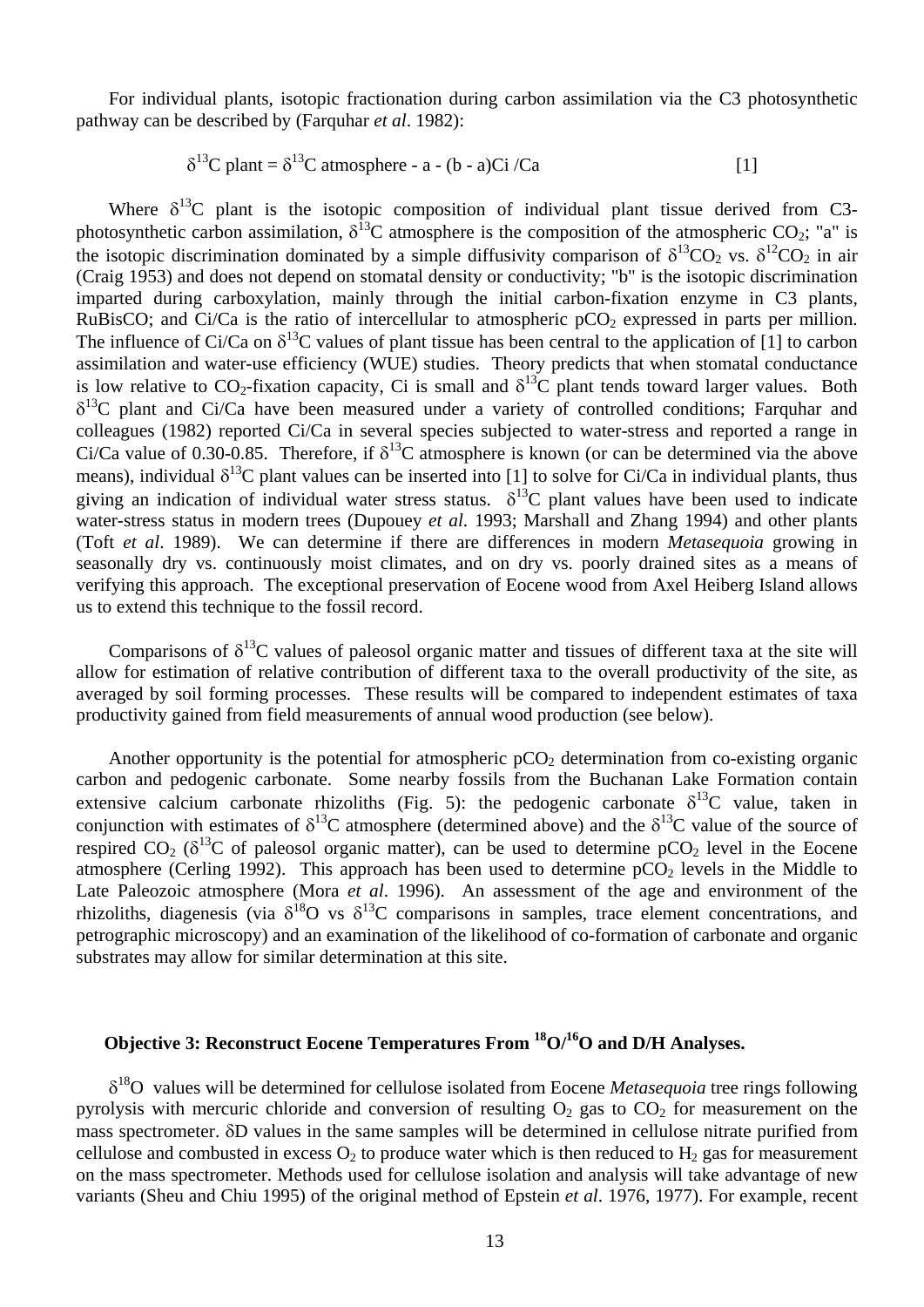advances allow for cellulose-isolation batch processing of small wholewood samples (Leavitt and Danzer 1993, Loader *et al*. 1997) and high resolution isotopic analysis of single rings and single tissues (Loader *et al*. 1995).

Established relationships between  $\delta^{18}O$  value of cellulose and  $\delta^{18}O$  value of site precipitation (Burk and Stuiver 1981) and between dD value of cellulose-nitrate and δD value of site precipitation (Yapp and Epstein 1977) allow determination of paleoprecipitation isotopic composition. Furthermore, the documented relationship between the isotopic composition of precipitation and site temperature (Dansgaard 1964) provide a means for paleotemperature estimation. The above methodology has been used extensively to determine paleotemperatures in the Holocene (e.g., Yapp and Epstein 1977; Feng and Epstein 1994) but lack of well-preserved fossils has prevented application in deep time. For verification, we propose to run similar analyses on extant *Metasequoia* from a range of climates to determine if the isotopic signatures give reasonable estimates of present temperatures.

 As indicated in Figure 6, some trees have large annual rings, and the cellular anatomy suggest differences in cell morphology in the spring and fall light/dark season compared to cells produced in the continuously light midsummer period (Fig. 7).  $\delta^{18}O$  values may vary across each annual ring in a way that reflects temperature. Thus, we will attempt to determine seasonal temperatures by subsampling annual rings of modern and fossil trees to obtain isotopic data for different parts of the growing season. Again, the unusual preservation of wood, the presence of very wide annual rings, and modern *Metasequoia* growing in a variety of climates presents a unique opportunity to extract and verify paleoclimate information.

## **Stand-Level Measurements**

### **Objective 4. Determine Forest Composition, Basal Area, Density, Wood Volume and Age**.

 We propose to excavate accessible areas to create plots useful for measuring several stand-level characteristics. In spite of permafrost, this is achievable by making use of the existing topography which allows considerable areas to be exposed by removal of  $< 1$  m of overburden (see Fig. 1). Four areas are targeted. Two represent high-basal area conifer-dominated forests. One is underlain by deep peat (currently about 70 cm deep with an estimated 6:1 compression of roots), and the second has about 20 cm of litter underlain by oxidized (brown) mineral soil. A third stand, also on 70 cm of peat, has abundant Betulaceae litter, but not enough stumps are exposed to estimate the size of the trees. The fourth area is a dense, even-aged stand of young conifers 10-15 cm in diameter, growing in mineral soil with a minimal litter layer. We estimate that it will be possible to expose in the vicinity of 0.2 ha per field season. We plan to do this in a systematic fashion using rectangular plots that will facilitate restoration of the landscape at the conclusion of the study. We will defer a decision on plot dimensions until excavation, but five 5 X 30 m plots per each of the 4 sites are probably achievable with minimal interference from permafrost. Within the exposed areas, we will measure the diameter of each stump and determine its identity from wood anatomy.

Within the target areas are stems up to 0.8 m diameter. We propose to excavate and measure 25-30 stems across a variety of size classes which are unequivocally related to identifiable stumps. These stems will be excavated in addition to the 20 plots described above, using available opportunities. The dimensions and taper of the stems will be used to 1) create a regression relating diameter at breast height (dbh-the standard for reporting stand basal area) to stump diameter; 2) create regressions of stem height and volume on stump diameter. The latter is used to estimate stand stem volume from the measured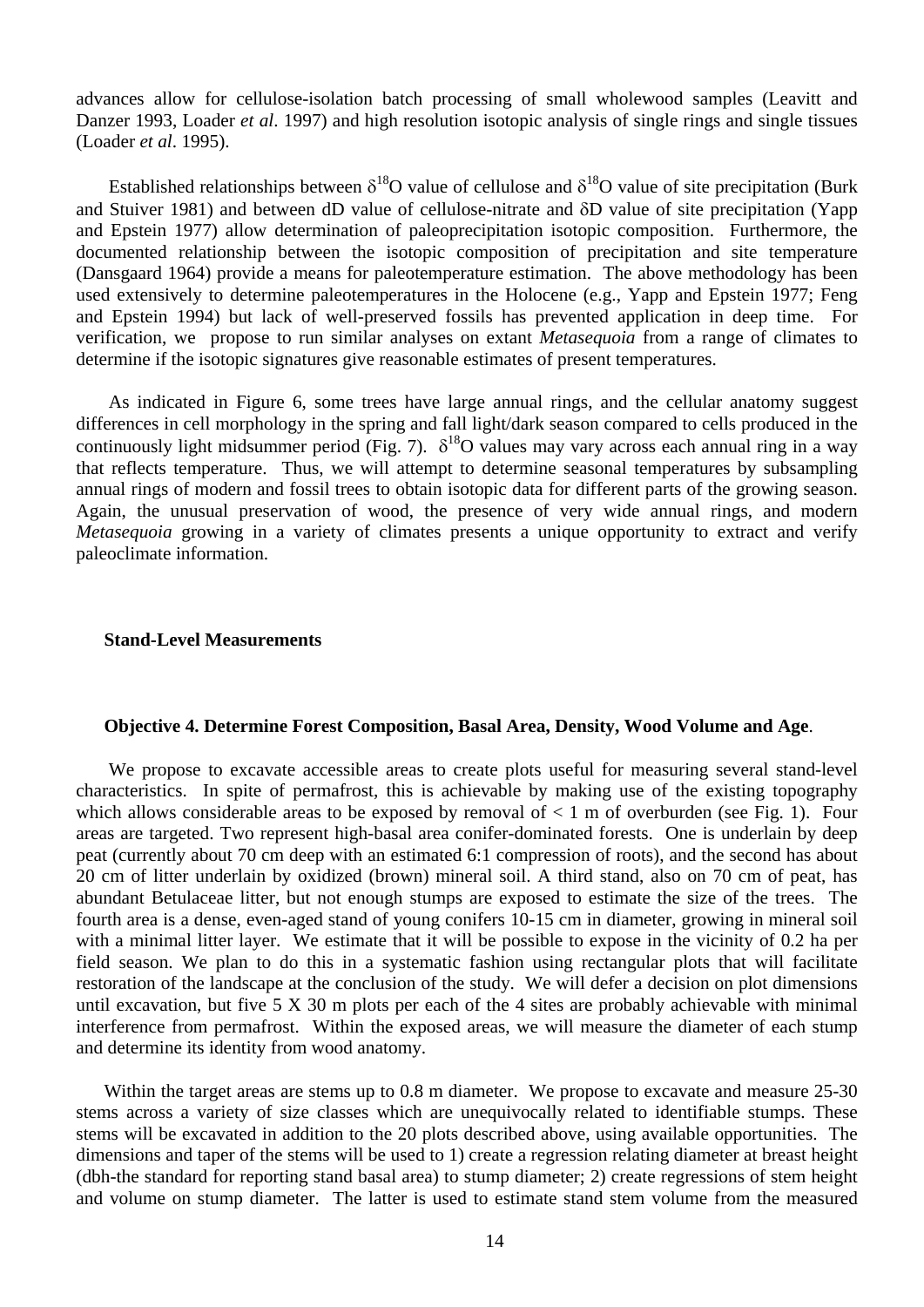stumps, and is equivalent to the standard for determining stem volume from diameter at breast height (dbh) in modern forests (e.g. Vann *et al*. 1998). Example of the precision of these relationships for *Fitzroya cupressoides* and *Pilgerodendron uvifera* and some of their uses is included in the paper by Vann *et al*. (1998). These relationships are generally robust, and are expected to produce estimates of plot stem volume (Vann *et al*. 1998) acceptable by reasonable standards (e.g. ± 15-20%).

We note that the uppermost portions of the stems seldom remain intact which will lead to difficulty in reconstructing heights, but there are anatomical indicators of tree height (see objective 8 below) which will help constrain height reconstructions. Relatively little mass is contained in the top of the stems, so that the effect on calculated stand biomass is expected to be small.

Preservation of stumps is such that it is difficult to measure ring widths on most of them. However, the annual rings are readily identifiable in the longitudinal sections of the main stems. Through a combination of stump ring counts and ring counts in the longitudinal sections, we can age many of the individuals directly, and for others, age may have to be estimated from diameter/age relationships.

### **Objective 5. Determine the Evolution of Stand Architecture.**

Longitudinal sections of tree stems contain important evidence about the growth, dynamics, architecture and history of injury (Duff and Nolan 1953, 1957; Farrar 1961; Myers 1963; Larson 1963, 1965; Fayle and Bentley 1989; Leblanc 1990). The stubs of pruned branches buried in newer wood (e.g. embedded knots) record the architecture and branching pattern of the tree as it grew, so the evolving architecture of a stand can be qualitatively determined. Using allometric equations developed from modern *Metasequoia*, branch length, branch weight and foliar weight per branch can be determined as a function of the diameter of the branch where it joins the stem (Vann *et al*. 1998), so it is possible to reconstruct how the sampled trees looked at different stages of their life history, and make interpretations of the nature of the stand at different times during its development.

One large *Metasequoia* log (70 cm diameter, 5 m of excavated length) was sectioned to determine how much information was preserved in the stem (Figs. 8, 9). It had branches along the length of the stem which were later self-pruned resulting in embedded knots (Fig. 9). This is characteristic of evenaged stand development, where the earliest cohort grows in a dense stand of bushy saplings, which thins through competition. As the canopy closes, lower branches are too shaded to have a positive carbon balance, and they are "pruned" by the tree. Smaller *Metasequoia* stems in the same level (<20 cm) do not have branches along their full length which suggests that *Metasequoia* was reproducing in the stand, and that it was shade tolerant.

In the two mature *Metasequoia*-dominated stands, we propose to measure longitudinal sections of 8- 10 individuals in each of three size classes to qualitatively interpret stand development. We will seek permission to non-destructively sample living *Metasequoia* and *Glyptostrobus* growing at the US National Arboretum (Washington, D.C.) and Morris Arboretum (Philadelphia) to determine the allometric relationships necessary to calculate branch geometry from branch diameter at the main stem. We developed and used this non-destructive method on protected *Fitzroya cupressoides* in Chile with satisfactory results (Vann *et al*. 1998).

 If they are present, we will examine longitudinal sections of *Pinus*, *Larix* and *Picea* in the larger size classes to determine how they were affected by their neighbors in the developing stand.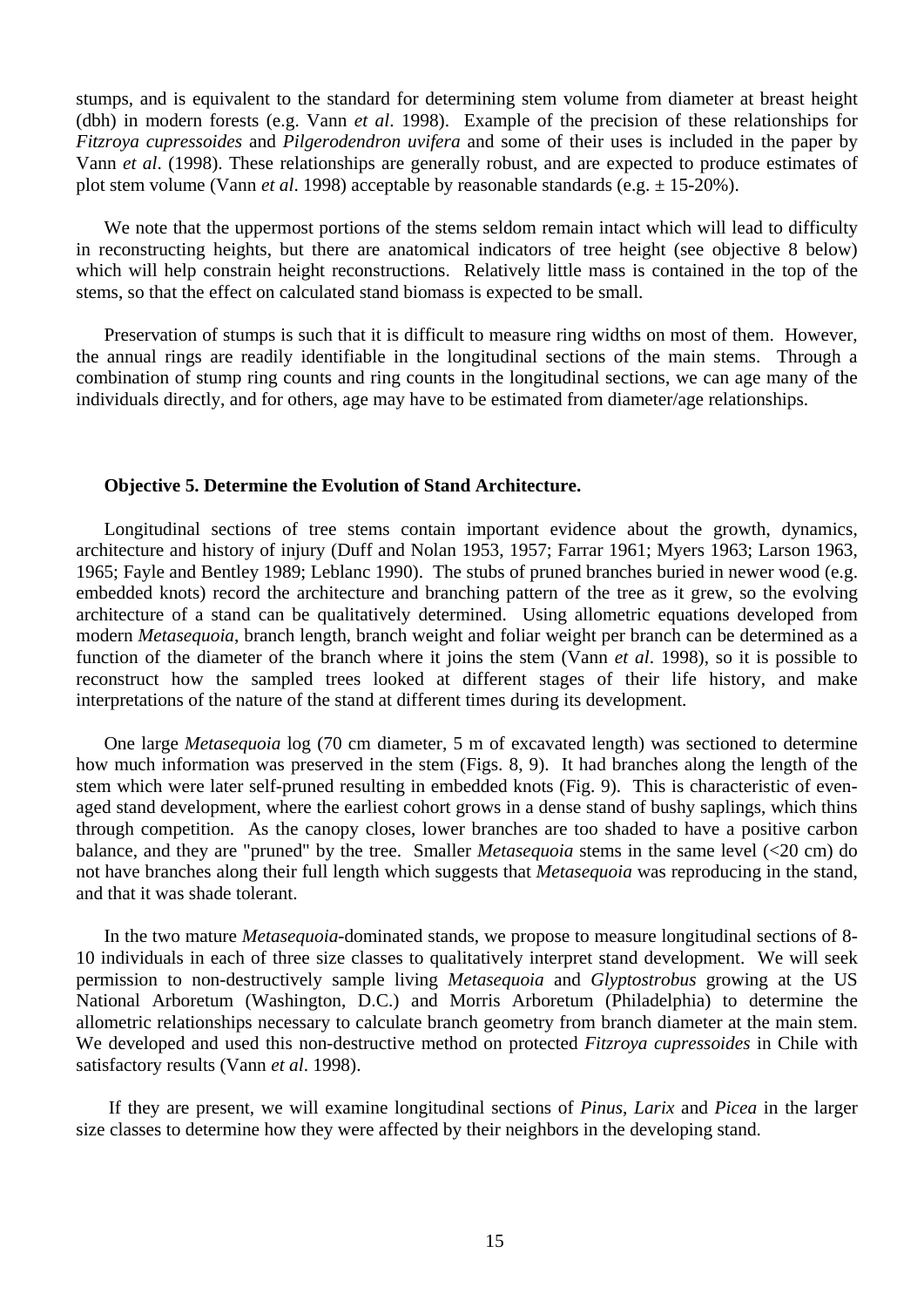We will examine cross-sections of the stumps and lower stems for fire scars, though the lack of charcoal in the litter layers we have excavated suggests that fire was not a frequent form of disturbance.

As already noted, the preservation of stems and branches of the upper crown may not be sufficient to gain a full understanding of the architecture of the upper canopy, but useful longitudinal sections of the stem should be obtainable to diameters of ca. 10 cm, which is likely to be >80% of the height of the larger trees.

For now, the specific hypotheses guiding our efforts need to be rather general, as we are in the initial stage of exploring a large and variable ecosystem. Based on our experience to date, we expect the stand reconstructions will show that:

**Hypothesis 1**. Swamps and floodplains were occupied by mature forests which are closed canopy, *Metasequoia*-dominated, >25 m in height, with basal areas (at breast height) >100 m<sup>2</sup> ha<sup>-1</sup>. These will be high-biomass forests by modern standards. We expect that at least some of the mature forest studied will be even aged. That is, the oldest and largest trees will be the same age. Younger trees which did not have any portion of their crowns in the upper canopy will be the same species as the older trees, indicating shade tolerance.

### **Objective 6. Describe the Physical Characteristics and Megafloral Components of the Soils.**

Organic horizons (or "litter layers") are remarkably well preserved. In swamp forests, the top 30 cm is little decomposed. Over brown (well-drained) mineral soil, there is up to 20-30 cm of well-preserved litter. Most of the foliage is identifiable to the genus level. There are abundant seeds, fruits and roots down to a diameter of 5 mm. Soil oxygen conditions in the mineral soils will be inferred from the presence or absence of mottling or gleying, and depending on microsite, both aerobic and anaerobic soils will be encountered. We assume that the deep accumulations of peat were the result of high water table, and that soils were saturated much of the year. Isotopic analyses (see above) may confirm these inferences of water availability.

Within each .015 ha excavated, we will randomly locate five 0.5m<sup>2</sup> soil plots which will be excavated quantitatively (e.g., Johnson *et al*. 1991). A complete inventory of leaf litter mass, root mass and diameter distribution, seeds and cones will be done. Mineral soil will be excavated to at least the bottom of the root zone, deeper if practical. Soil texture will be determined using standard procedures and water holding capacity of the mineral soil will be inferred from texture.

## **Objective 7. Summarizing the "place niche" of a species--the climatic conditions and the range of light and soil conditions under which each taxon lived successfully.**

 The abundance of individuals of a species, their size, age and position in the canopy or understory, whether or not they produced cones and seeds, and the substrates on which they grew will be used to describe the "place-niche" occupied by the different taxa of the Eocene stands and in an assessment of their success in the forest. It is obvious that *Metasequoia* was extremely successful across the variety of sites that comprise this landscape because it occurs virtually everywhere we have looked. The site and competitive conditions in which the other species lived is unknown.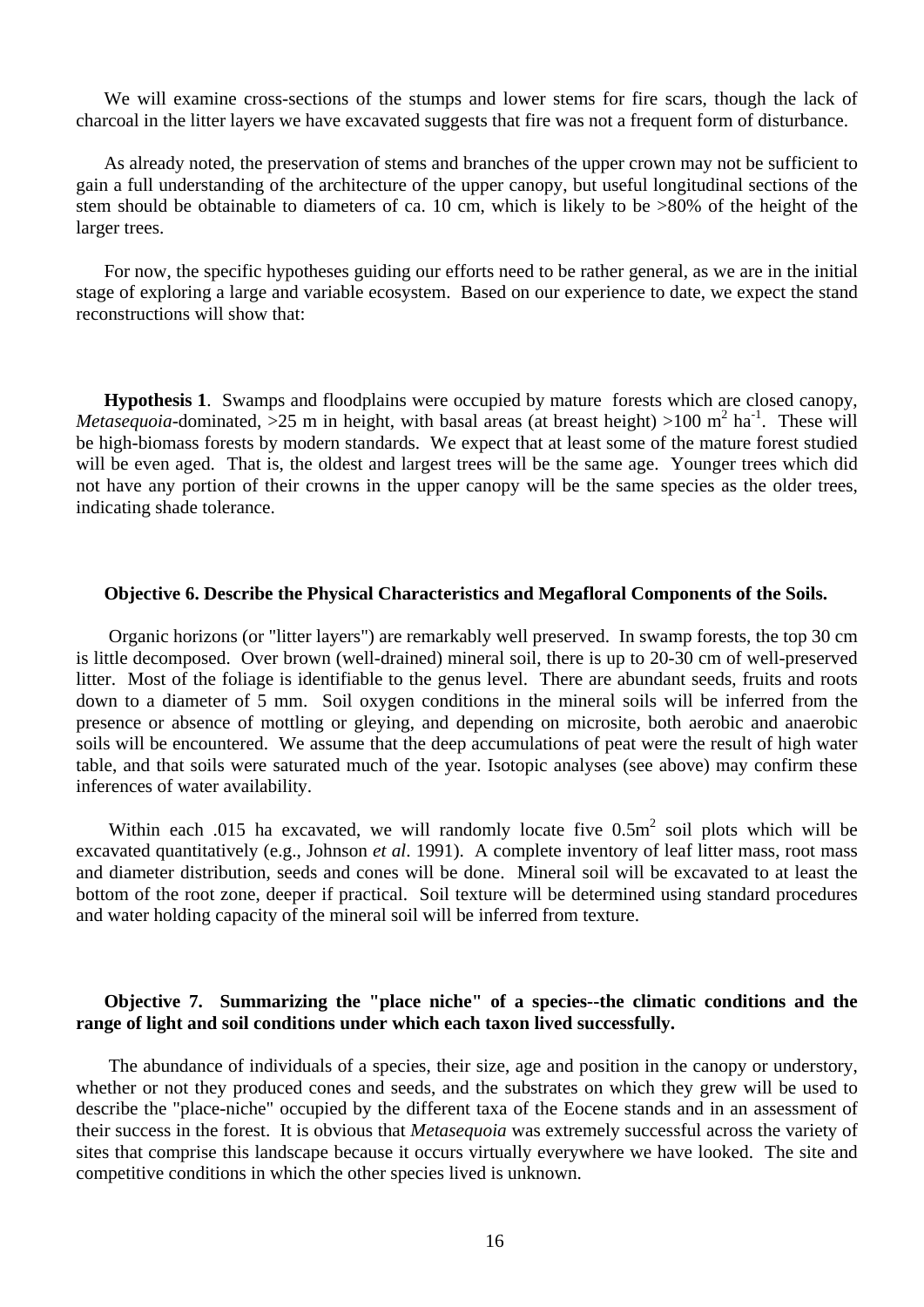## **Objective 8. Determine from wood anatomy, additional constraints on tree, stand, and climate characteristics**.

 From the isotope studies and stand reconstructions, we can likely assemble a fairly detailed understanding of climate and the major characteristics of the stand. Better yet, the unusual preservation of the Eocene plant remains allows detailed measurements of anatomical characteristics which can further constrain some of our interpretations, and which may yield interesting insights when compared with the anatomy of NLR's. We suggest that the following are useful measurements:

## **8a. (1) Live crown:main stem ratio and (2) fibril angles.**

These are indices of how much of the stem of the tree supports branches with live foliage. As such, they provide an independent check on the reconstructions made from field samples. Fibril angle (as an indicator of juvenile vs. mature wood) of longitudinal tracheids is a measure of the closeness of the live crown to cambial initials (Romberger *et al*. 1993, Panshin and de Zeeuw 1980). Large fibril angles for outer growth rings near the base of a tree indicate a long live crown and wide tree spacing, or moderate tree spacing and extreme shade tolerance. When combined with the morphology of dissected stems to determine the distribution of embedded knots, surface knots, and the spacing of stems in the plots, inferences about shade tolerance can be made. It seems possible that uninterrupted light might change this relationship (continuous light might stimulate greater auxin production leading to higher levels at the base of the tree), so comparison to modern *Metasequoia* would be useful in constraining interpretations of shade tolerance of the Eocene trees.

## **8b. Determine seasonal differences in moisture supply from tracheid morphology.**

 In modern temperate-region conifers, earlywood tracheid diameters reflect turgor pressure achieved and auxin availability in cambial initials. Typically, temperate region conifers show a rapid increase in earlywood tracheid diameter in spring, followed by a reduction in diameter by mid or late summer, coinciding with a reduction in soil moisture (Larson 1963, Jagels *et al*. 1994). Preliminary investigation of tracheid diameter along radial files indicates larger tracheid diameters in the middle of the growing season suggesting that the fossil *Metasequoia* may have had maximum moisture availability in mid summer. Alternatively, this may be a signal of light-controlled auxin transport. While the best way to distinguish between these possibilities is through controlled experiments, comparison of tracheid dimensions with the  $\delta^{13}C$  isotopic signatures of early, middle and late wood would provide useful guidance in interpreting seasonal moisture availability and moisture stress (see objective 2, above).

## **8c. Determine if the Eocene trees were shorter or taller than their modern counterparts.**

 There appears to be many stems that are nearly intact which will be exposed by excavation, but precise heights may be difficult to determine from the excavated specimens since the uppermost portion of the trees often appear decayed, or broken and scattered. This will cause uncertainty in stem dimension reconstruction efforts. Tracheid length and maximum diameter are positively correlated with tree height across genera, and to some extent, within genera (Panshin and de Zeeuw 1980). We propose to measure these in the three outer rings of NLR's of varying heights to see if there are within-genus relationships that would be useful for reconstructing tree heights. Tracheid dimensions in Eocene trees of similar diameter growth rates (very slow growing trees have shorter tracheids) can then be used to estimate tree height for comparison with reconstructions of recovered specimens.

## **8d. Determine ray volumes of Eocene species and NLR's.**

 Ray volume is a measure of stored carbohydrate needed when trees begin growth in the spring. In northern temperate regions deciduous conifers have higher ray volume than co-occurring evergreen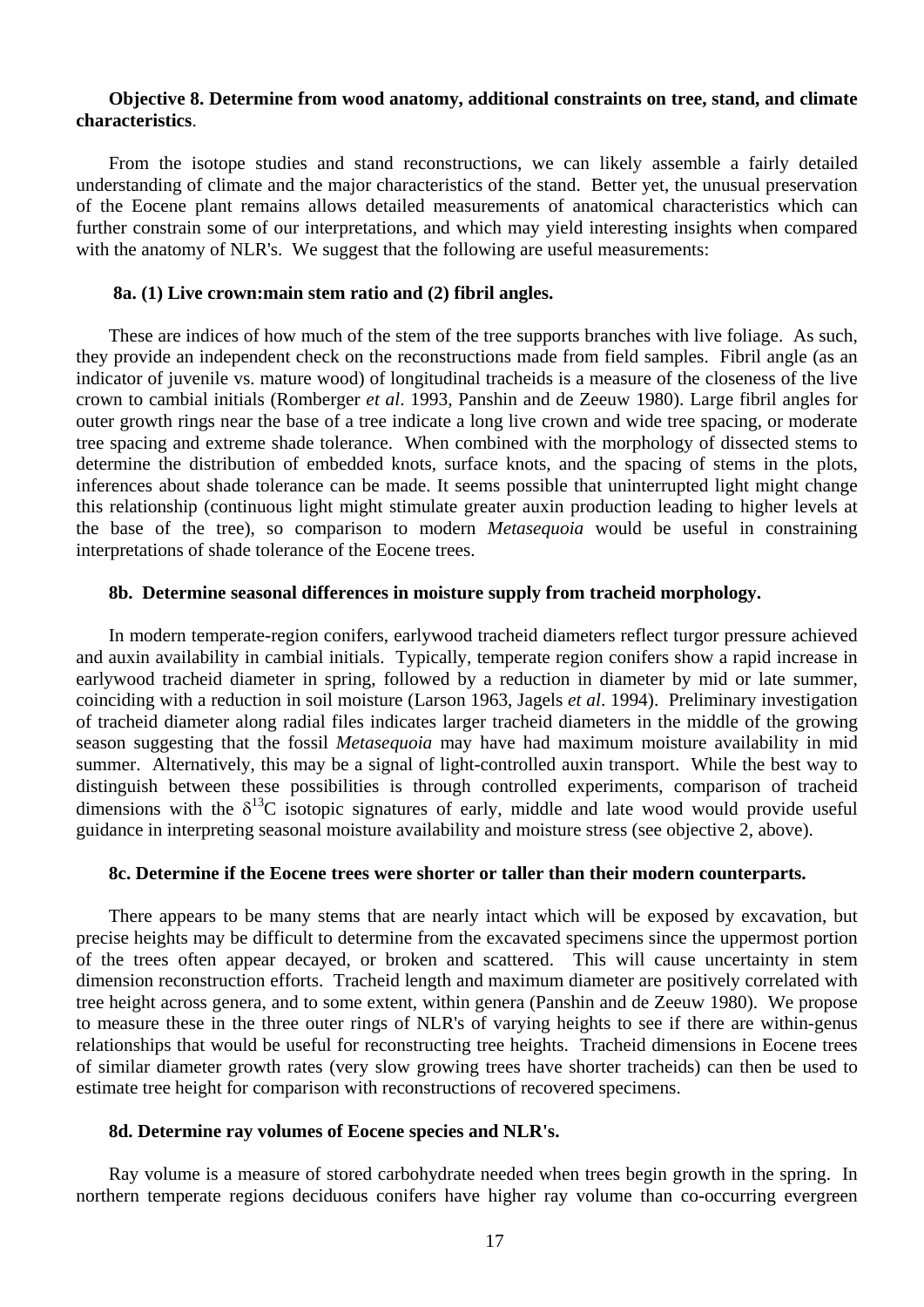conifers (e.g., *Larix* sp. 10-11%; var 2.1% vs. *Picea rubens* 4.9% var. 2-4%; *Pinus strobus* 5.4% var. 0.4%; *Thuja occidentalis* 3.4% var. 0.6%; Panshin and de Zeeuw 1980). In contrast, in warm temperate regions, deciduous and evergreen conifers do not differ in ray volume (e.g., *Taxodium distichum* 6.6% var. 2.6%; *Sequoia sempervirens* 7.9% var. 2.5%; *Pinus taeda* 7.6% var. 1.6%; Panshin and de Zeeuw 1980). It is worth exploring whether ray volumes in modern *Metasequoia* vary in response to temperature regime, and if this parameter can be used as another estimator of the Eocene climate of Axel Heiberg Island. Based on the relationship observed in modern conifers, we expect that ray volumes of the Eocene deciduous and evergreen conifers should be similar if they grew in a warm temperate climate.

## **Objective 9. Determining the physiological and ecological traits of the NLR's, and learning if the NLR's have characteristics appropriate to the place-niches determined in the field.**

Table 1 shows the taxa present in the Buchanan Lake Formation. Nearest living relatives have been determined for a number of taxa, with most showing affinity to living representatives growing in the mixed mesophytic forests of southeast Asia. Although all of the taxa studied to date have been gymnosperms, most of the angiosperms from the Axel Heiberg forests appear to be most similar to their relatives growing in China. Some physiological characteristics have been measured for a few of the NLR's, and the ecological characteristics are known in a general way for some. To achieve Objective 9 we propose to use existing literature and selected field measurements to update and extend the list of NLR's for the key Eocene taxa and determine the following for as many NLR's as is practical:

- 1) Shade tolerance/ light response curves for photosynthesis
- 2) Limits of warm and cold season mean monthly temperatures in the natural range of each NLR.
- 3) soil moisture and drainage requirements

4) reproductive strategies including flowering, fertilization and seed set requirements, seed dispersal mechanisms, germination and seedling establishment requirements

- 5) symbionts
- 6) deciduous/evergreen

 The fit between NLR physiological and ecological characteristics and the Eocene forest niches is difficult to predict for some of the species. For *Metasequoia*, the data we have suggests that the characteristics of the extant species are very appropriate for its Eocene niche. We have preliminary data on the photosynthesis light response curve for modern *Metasequoia* growing in Maine and in Washington, DC. Figure 10 shows that this species saturates at very low light levels. Modern *Metasequoia* could effectively fix appreciable carbon at the low light levels of Arctic latitude summers, and it is shade tolerant and capable of reproducing under a dense canopy (Chu and Cooper 1950). Compared to *Picea* and *Pinus*, modern *Metasequoia* would be a better competitor in low-light environments. It even surpasses red spruce (*Picea rubens*) which is one of the most shade tolerant species in the forests of the northeastern U.S. The fact that *Metasequoia* is deciduous gives it an even a greater advantage over the evergreen conifers that would have had to use more of their reserve carbon during the dark season for foliar maintenance. Thus the first evidence from NLR's is consistent with *Metasequoia* dominating mature forests at high latitudes.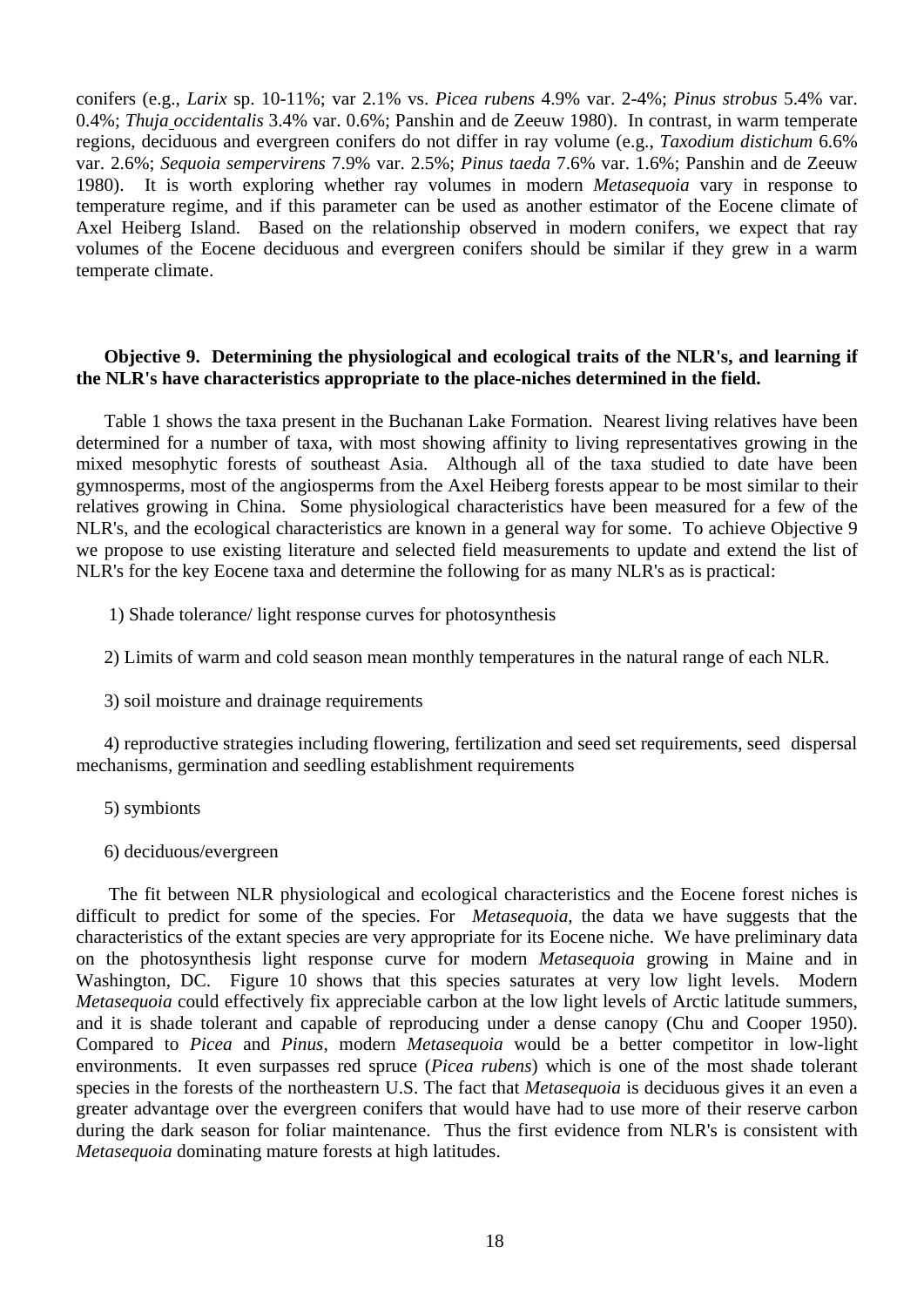### **Objective 10. Determining Biomass Accumulation Rate.**

Figures 11 and 12 show the results of a global-scale analysis of forest biomass accumulation rates (Johnson *et al*., in review). Across a wide range of conditions, accumulated temperature during the growing season is a good predictor of stand biomass. We are certain that at least one of the stands we propose to excavate is even-aged, and that its age can be accurately determined from ring counts. It appears to be about 20-25 y old. At least one of the other three stands appears to be "ageable"-- that is, the earliest cohort of trees have the same age, and the live biomass of the stand accumulated over the interval represented by the oldest cohort. This floodplain forest is nearly monospecific, with many large *Metasequoia* stems of similar diameter (ca. 70 cm) and age (ca. 90 y) which makes it reasonable to do the calculations shown in Figures 11 and 12. We will attempt to use the isotope-derived estimates for light- and light/dark-season temperatures (assuming they are reliable) and the age of the stands determined from longitudinal sections and stumps of the oldest cohort in even-aged stands to determine accumulated temperatures (growing season degree years, x-axis in Figures 11 and 12). Wood volume will be estimated from stump diameters and the allometric equations determined from trees on each of the four sites. Eocene wood density will be assumed to be the same as in the NLR's. Foliar and branch biomass (<10% the total forest biomass) will be estimated from allometric relationships derived from modern *Metasequoia*, *Glyptostrobus,* etc. Above ground biomass (wood + foliage) can then be compared with the data in Figures 11 and 12 to determine how quickly those polar forests accumulated biomass under light and  $CO<sub>2</sub>$  conditions that differ markedly from those experienced by any modern forests. The high density of large-diameter stems at this locale (ca. 1000 stems/ha) and their rapid radial growth leads us to speculate that the rate of biomass accumulation in this Eocene forest exceeds that of any of the forests in Figures 11-12.

 One problem to be resolved is that it is difficult to determine how many of the existing stumps represented dead trees vs. live trees. Note that Figures 11 and 12 show measures of live aboveground biomass. There are constraints on the density of live stems and their size to which virtually all modern monospecific stands conform, and this can be used to constrain the percentage of live trees in the stands we sample. This is known as the "negative 3/2's power law" (*sensu* Perry 1994).

Reasonably well-constrained biomass accumulation rates from the High Arctic region of the  $CO<sub>2</sub>$ enriched Eocene would be a starting point for physiological investigations aimed at providing insights into how forests respond (or don't respond) to this light regime and an atmosphere enriched in  $CO<sub>2</sub>$ .

#### **References Cited**

 Axelrod, D.I. and P. Raven. 1978. Late Cretaceous and Tertiary vegetation history of Africa. *In* M.J.A. Werger and A.C. van Bruggen (eds.). Biogeography and ecology of southern Africa. Dr. W. Junk, The Hague, pp. 77-130.

Arens, N.C., A.H. Jahren, and R. Amundson. In review. The  $\delta^{13}C$  value of C3 land plant tissue indicates the  $\delta^{13}$ C value of the atmosphere. Oecologia.

 Bailey, I.W. and E.W. Sinnott. 1915. A botanical index of Cretaceous and Tertiary climates. Science 41:831-834.

 Bailey, I.W. and E.W. Sinnott. 1916. The climatic distribution of certain types of angiosperm leaves. Am. J. Bot. 3:24-39.

Basinger, J.F. 1986. Our "tropical" Arctic. Can. Geog. 106:28-37.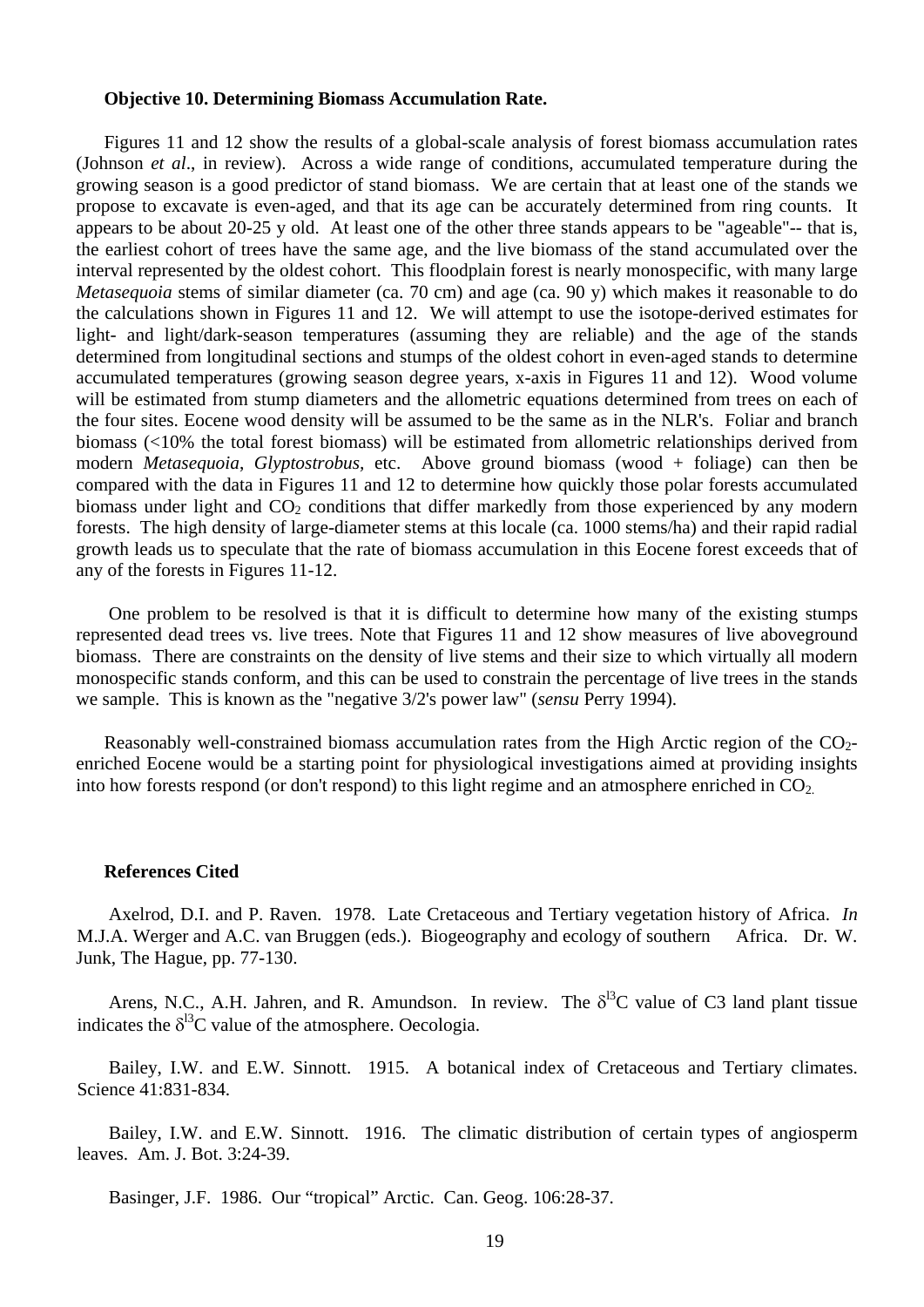Basinger, J.F. 1991. The fossil forests of the Buchanan Lake Formation (early Tertiary), Axel Heiberg Island, Canadian Arctic Archipelago: preliminary floristics and paleoclimate. Geol. Surv. Can. Bull. 403:39-65.

 Basinger, J.F., D.G. Greenwood, and T. Sweda. 1994. Early Tertiary vegetation of Arctic Canada and its relevance to paleoclimatic interpretation. NATO ASI Series 127:175-198.

 Burk, R.L. and M. Stuvier. 1981. Oxygen isotope ratios in trees reflect mean annual temperature and humidity. Science 211:1417-1419.

Cerling, T.E. 1992. Use of carbon isotopes in paleosols as an indicator of the  $P(CO_2)$  of the paleoatmosphere. Global Biogeochemical Cycles 6:307-314.

Christophel, D.C. and D.G. Greenwood. 1989. Changes in climate and vegetation in Australia during the Tertiary. Rev. Palaeobot. Palynol. 58:95-109.

 Chu, K. and W.S. Cooper. 1950. An ecological reconnaissance in the native home of *Metasequoia glyptostroboides*. Ecology 31: 260-278.

 Craig, H. 1953. The geochemistry of the stable carbon isotopes. Geochim. Cosmochim. Acta 3:53-92.

Dansgaard, W. 1964. Stable isotopes in precipitation. Tellus 16:436-468.

 Duff, G.H. and N.J. Nolan. 1953. Growth and morphogenesis in the Canadian forest species. I. The controls of cambial and apical activity in *Pinus resinosa* Ait. Can. J. Bot. 31:471-513.

 Duff, G.H. and N.J. Nolan. 1957. Growth and morphogenesis in the Canadian forest species. II. Specific increments and their relationship to the quantity and activity of growth in *Pinus resinosa* Ait. Can J. Bot. 35:527-572.

 Dupouey, L.-J., S. Leavitt, E. Choisnel, and S. Jourdain. 1993. Modeling carbon isotope fractionation in tree rings based on effective evapotranspiration and soil water status. Plant Cell Env. 16:939-947.

 Elsik, W.C. and D.L. Dilcher. 1974. Palynology and age of clays exposed in Lawrence Clay Pit, Henry County, Tennessee. Palaeontogr. Abt. B 146:65-87.

 Epstein, S., C.J. Yapp, and J.H. Hall. 1976. The determination of the D/H ratio of non-exchangeable hydrogen in cellulose extracted from aquatic land plants. Earth Planet. Sci. Let. 30:241-251.

 Epstein, S., P. Thompson, and C.J. Yapp. 1977. Oxygen and hydrogen isotopic ratios in plant cellulose. Science 218:1209-1215.

 Estes, R. and J.H. Hutchison. 1980. Eocene vertebrates from Ellesmere Island, Canadian Arctic Archipelago. Palaeogeog. Palaeoclimatol. Palaeoecol. 30:325-347.

 Farrar, J.L. 1961. Longitudinal variation in the thickness of the annual ring. For. Chron. 37:323- 330.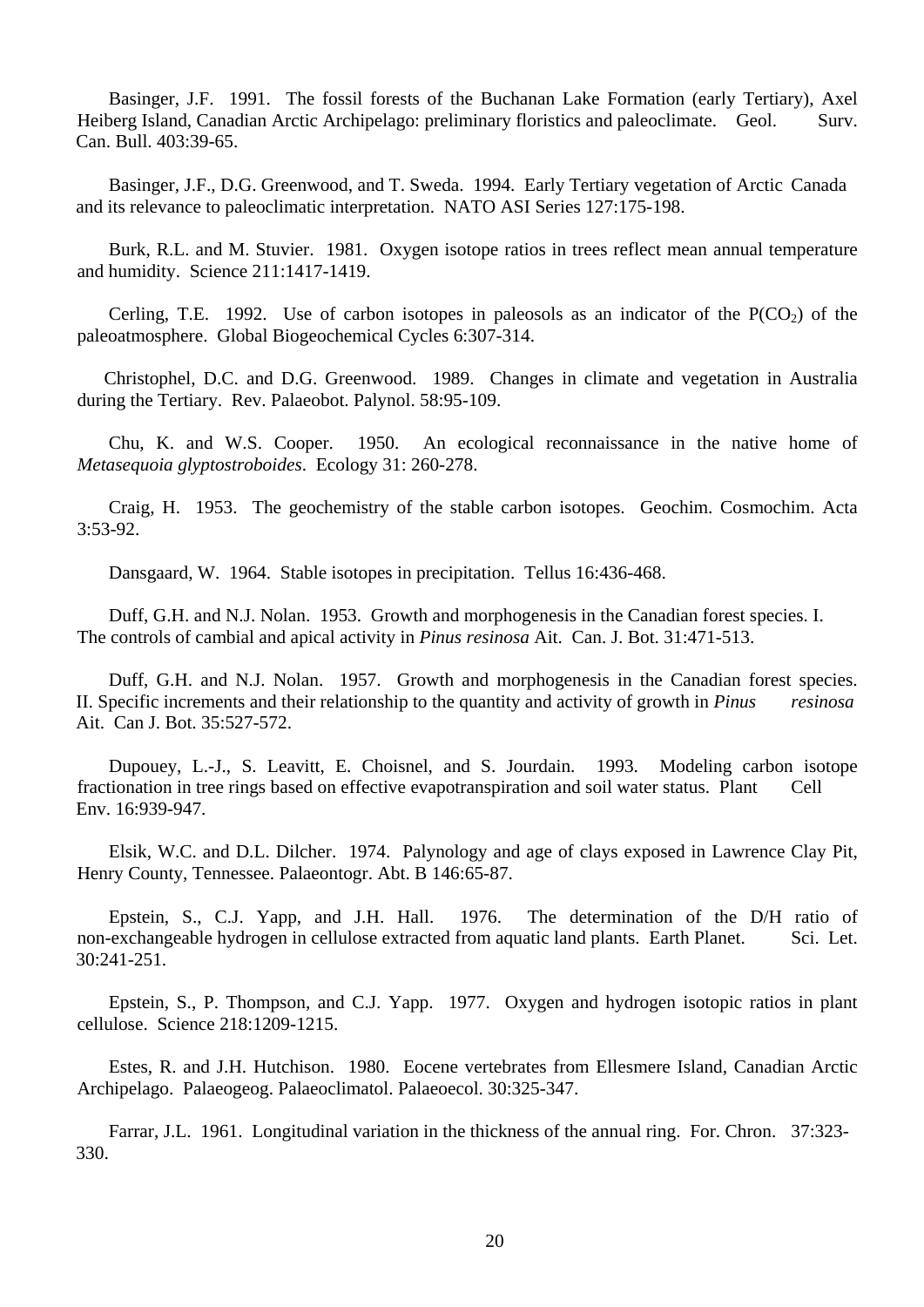Farquhar, G.D., M.H. O'Leary, and J.A. Berry. 1982. On the relationship between carbon isotope discrimination and the intercellular carbon dioxide concentration in leaves. Aust. J. Plant Phys. 9:121-137.

Fayle, D.C.F. and C.V. Bentley. 1989. Temporal changes in growth layer patterns of plantation-grown red oak and red pine. Can. J. For. Res. 19:440-446.

 Feng, X. and S. Epstein. 1994. Climatic implications of an 8000-year hydrogen isotope time series from Bristlecone pine trees. Science 265:1079-1081.

 Francis, J.E. 1991. The dynamics of polar fossil forests: Tertiary fossil forests of Axel Heiberg Island, Canadian Arctic Archipelago. Geol. Surv. Can. Bull. 403:29-38.

Goodarzi, F., T. Gentzis, and B.D. Ricketts. 1991. A preliminary petrographic study of coals of the fossil forest succession, eastern Axel Heiberg Island, Canadian Arctic Archipelago. Geol. Surv. Can. Bull. 403:147-157.

 Greenwood, D.G. and J.F. Basinger. 1993. Stratigraphy and floristics of Eocene swamp forests from Axel Heiberg Island, Canadian Arctic Archipelago. Can. J. Earth Sci. 30:1914-1923.

 Greenwood, D.G. and J.F. Basinger. 1994. The paleoecology of high-latitude Eocene swamp forests from Axel Heiberg Island, Canadian High Arctic. Rev. Palaeobot. Palynol. 81:83- 97.

 Greenwood, D.G. and S.L. Wing. 1995. Eocene continental climates and latitudinal temperature gradients. Geology 23:1044-1048.

 Hickey, L.J. 1977. Stratigraphy and paleobotany of the Golden Valley Formation (early Tertiary) of western North Dakota. Geol. Soc. Am. Bull. 150:1-181.

 Hutchison, J.H. 1982. Turtle, crocodillian, and *Champsosaur* diversity changes in the Cenozoic of the north-central region of western United States. Palaeogeogr. Palaeoclimatol. Palaeoecol. 37:149-164.

 Jagels, R., J. Hornbeck, and S. Marden. 1994. Drought and cold stress-induced morphometric changes in tree rings in red spruce. MAFES Tech. Bull. 159: 1-19.

 Jahren, A.H., N.C. Arens, G. Sarmiento, J. Guerrero, and R. Amundson. In review. Changing isotopic composition of atmospheric  $CO<sub>2</sub>$  in the Early Cretaceous -- a terrestrial record. Science.

 Johnson, C.E., A.H. Johnson, T.G. Huntington, and T.G. Siccama. 1991. Whole-tree clear-cutting effects on soil horizons and organic matter pools. Soil Sci. Soc. Am. J. 55:497-502.

 Johnson, C.M., D.J. Zarin, and A.H. Johnson. In review. Post-disturbance biomass recovery in secondary forests: climate, soil texture and forest type effects. Ecology.

 Kumagai, H., T. Sweda, K. Hayashi, S. Kojima, J.F. Basinger, M. Shibuya, and Y. Fukaoa. 1995. Growth-ring analysis of early Tertiary conifer woods from the Canadian High Arctic and its paleoclimatic interpretation. Palaeogeogr. Palaeoclimatol. Palaeoecol. 116:247-262.

 Larson, P.R. 1963. Stem development of forest trees. For. Sci. Mon. 5, U.S. For. Serv., Washington, D.C.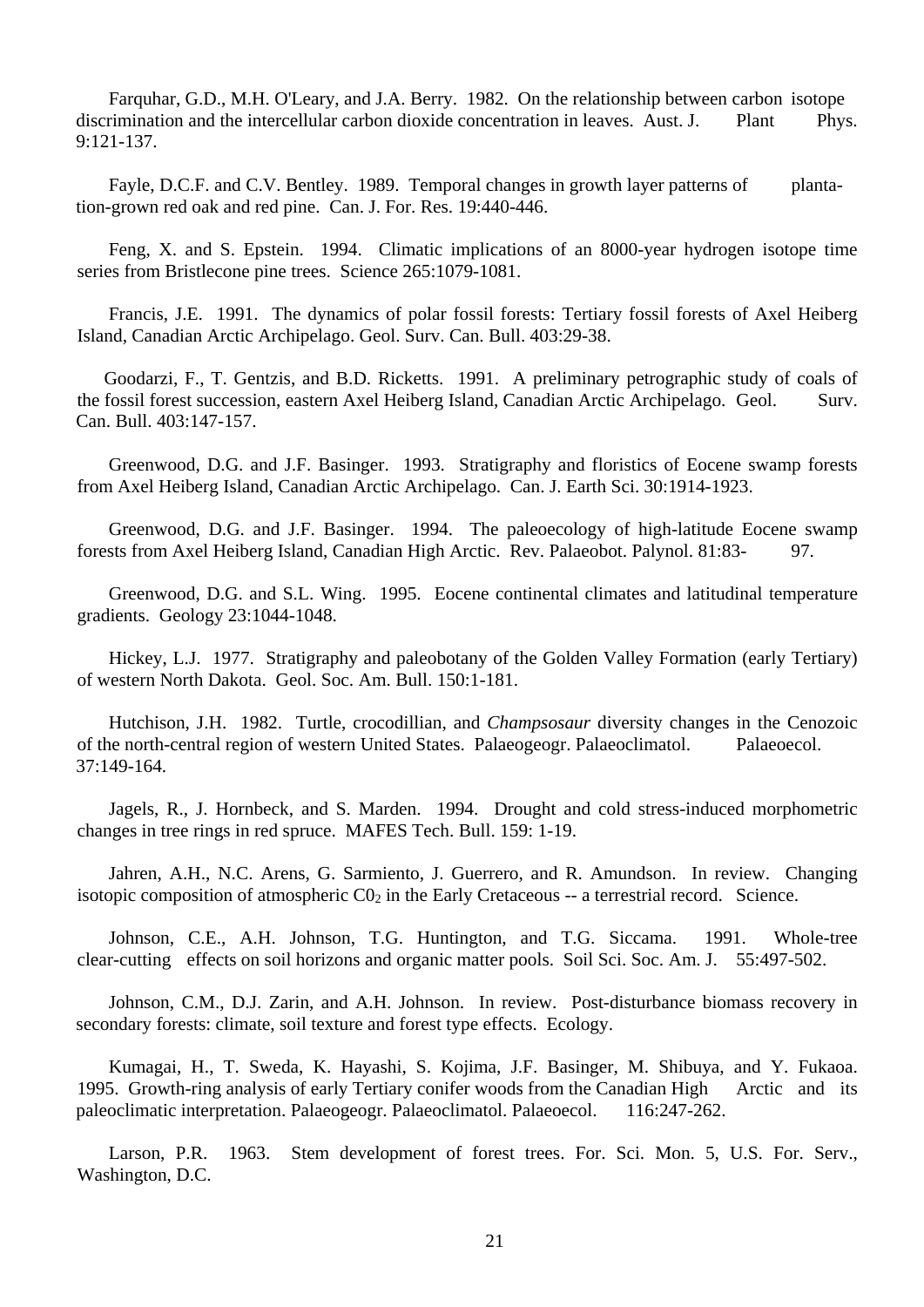Larson, P.R. 1965. Stem form of young *Larix* as influenced by wind and pruning. For. Sci. 11:412-424.

 Leavitt, S.W. and S.R. Danzer. 1993. A method for the batch processing of small wood samples to holocellulose for stable carbon isotope analysis. Analy. Chem. 65: 87-89.

 LeBlanc, D.C. 1990. Relationship between breast-height and whole-stem growth indices for red spruce on Whiteface Mountain, New York. Can. J. For. Res. 20:1399-1407.

 LePage, B.A. 1993. The evolutionary history of *Larix*, *Picea*, and *Pseudolarix* (Pinaceae) based on fossils from the Buchanan Lake Formation, Axel Heiberg Island, N.W.T., Arctic Canada. Ph.D. Thesis, University of Saskatchewan. 313 pp.

 LePage, B.A. and J.F. Basinger. 1991a. Early Tertiary *Larix* from the Buchanan Lake Formation, Canadian Arctic, and a consideration of the phytogeography of the genus. Geol. Surv. Can. Bull. 403:67-82.

 LePage, B.A. and J.F. Basinger. 1991b. A new species of *Larix* (Pinaceae) from the early Tertiary of Axel Heiberg Island, Arctic Canada. Rev. Palaeobot. Palynol. 70:89-111.

 LePage, B.A. and J.F. Basinger. 1995a. The evolutionary history of the genus *Larix* (Pinaceae). USDA, Forest Serv. GTR-INT-319:19-29.

 LePage, B.A. and J.F. Basinger. 1995b. Evolutionary history of the genuns *Pseudolarix* (Pinaceae). Int. J. Plant Sci. 156:910-950.

 Loader, N.J., V.R. Switzur, and E.M. Field. 1995. High resolution stable isotope analysis: implications of "micro-dendroclimatology" for palaeoenvironmental research. Holocene 5: 457- 460.

 Loader, N.J., I. Robertson, A.C. Barker, V.R. Switsur, J.S. Waterhouse. 1997. An improved technique for the batch processing of small wholewood samples to alpha cellulose. Chem. Geol. 136: 313-317.

 MacGinitie, H.D. 1941. A middle Eocene flora from the central Sierra Nevada. Carnegie Inst. Washington Publ. 534:1-94.

 Marshall, J.D. and J. Zhang. 1994. Carbon isotope discrimination and water-use efficiency in native plants of the north-central rockiest. Ecology 75:1887- 1895.

 McKenna, M.C. 1980. Eocene paleolatitude, climate, and mammals of Ellesmere Island. Palaeogeog. Palaeoclimatol. Palaeoecol. 30:349-362.

 McIntyre, D.J. 1991. Pollen and spore flora of an Eocene forest, eastern Axel Heiberg Island, N.W.T. Geol. Surv. Can. Bull. 403:83-98.

 McIver, E.E. and J.F. Basinger. 1993. Flora of the Ravenscrag Formation (Paleocene), southwestern Saskatchewan, Canada. Palaeontogr. Can. 10:1-167.

 Minagawa, M., D.A. Winter, and I.R. Kaplan. 1984. Comparison of Kjehldahl and combustion tube methods for measurements of nitrogen isotope ratios in organic matter. Anal. Chem. 56:1859-1861.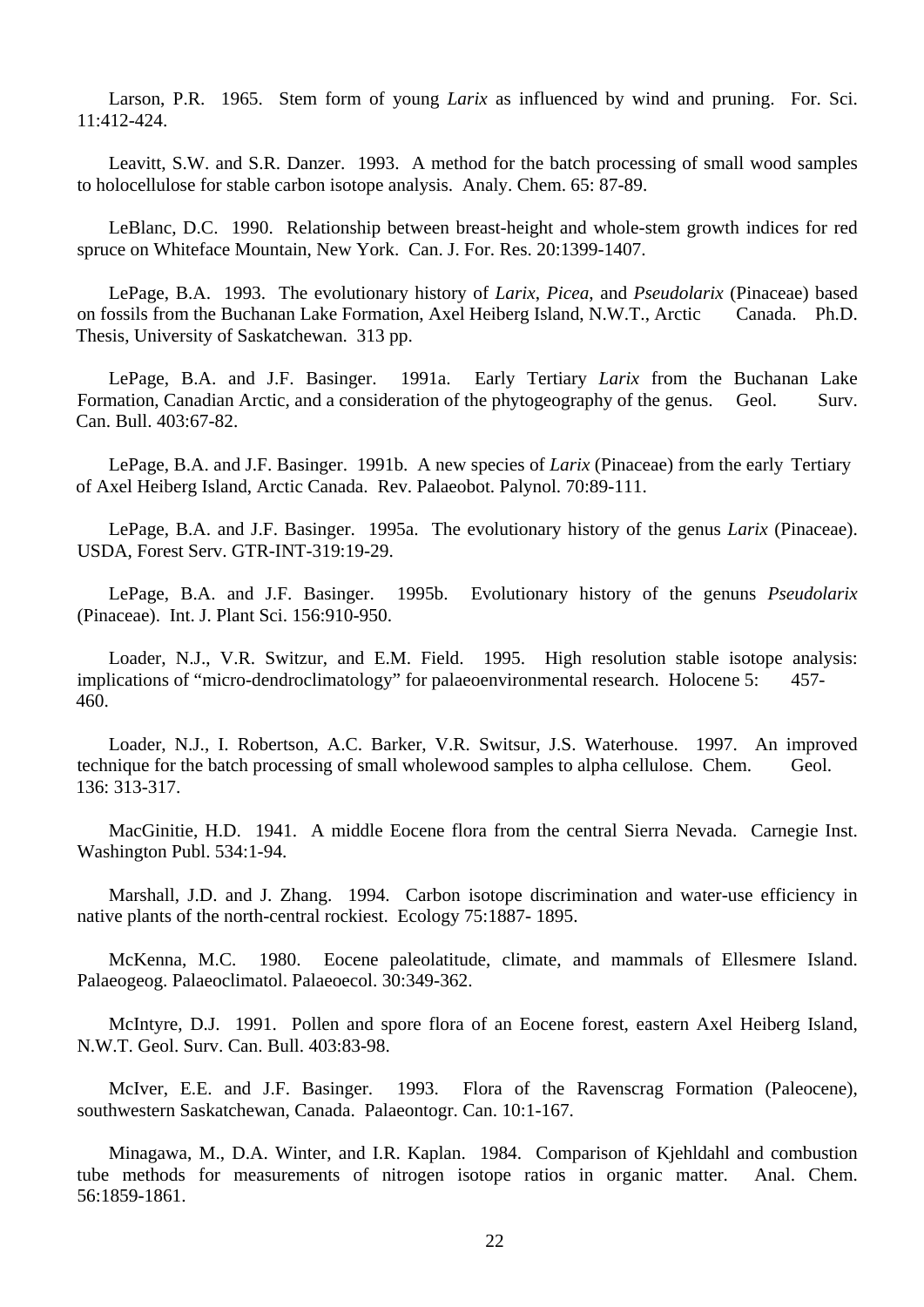Mora, C.I., S.G. Driese, and L.A. Colarusso. 1996. Middle to Late Paleozoic atmospheric  $C_0$ , levels from soil carbonate and organic matter. Science 271:1105-1107.

 Myers, C.A. 1963. Vertical distribution of annual increment in thinned ponderosa pine. For. Sci. 9:394-404.

 Nobori, Y., K. Hayashi, H. Kumagai, S. Kojima, B.A. LePage, and T. Sweda. 1997. Reconstruction of a Tertiary fossil forest from the Canadian High Arctic using three- dimensional computer graphics. Japan Soc. Forest Plan. 3:49-54.

 Obst, J.R., N.J. McMillan, R.A. Blanchette, D.J. Christensen, O. Faix, J.S. Han, T.A. Kuster, L.L. Landucci, R.H. Newman, R.C. Pettersen, V.H. Schwandt, and M.F. Wesolowski. 1991. Characterization of Canadian Arctic fossil woods. Geol. Surv. Can. Bull. 403:123- 146.

 Panshin, A.J. and Zeeuw, C de. 1980. Textbook of wood technology: structure, identification, properties, and uses of the commercial woods of the United States and Canada,  $4<sup>th</sup>$  ed. McGraw Hill, NY. 722 pp.

Perry, D.A. 1994. Forest ecosystems. Johns Hopkins Press, Baltimore, MD. 649 pp.

 Ricketts, B.D. 1986. New formations in the Eureka Sound Group, Canadian Arctic Islands. Geol. Surv. Can. Pap. 86-1B:363-374.

 Ricketts, B.D. 1987. Princess Margaret Arch: a re-evaluation of an element of the Eurekan Orogen, Axel Heiberg Island, Arctic Archipelago. Can. J. Earth Sci. 24:2499-2505.

 Ricketts, B.D. 1991. The influence of sedimentation and Eurekan tectonism on the fossil forest succession, eastern Axel Heiberg Island. Geol. Surv. Can. Bull. 403:1-27.

 Ricketts, B.D. 1994. Basin analysis, Eureka Sound Group, Axel Heiberg and Ellesmere islands, Canadian Arctic Archipelago. Geol. Surv. Can. Mem. 439:1-119.

 Ricketts, B.D. and D.J. McIntyre. 1986. The Eureka Sound Group of eastern Axel Heiberg Island: new data on the Eurekan Orogeny. Geol. Surv. Can. Pap. 86-1B:405-410.

 Romberger, J.A., Z. Hejnowicz, and J.F. Hill. 1993. Plant structure: function and development. Springer Verlag, Berlin. 524 pp.

 Romero, E.J. 1986. Paleogene phytogeography and climatology of South America. Ann. Mo. Bot. Gard. 73:449-461.

 Rouse, G.E. 1977. Paleogene palynomorph ranges western and northern Canada. Am. Assoc. Strat. Palynol. Contr. Ser. 5A:48-65.

Ruffner, J.A. and F.E. Bair. 1984. The weather almanac, 4<sup>th</sup> ed. Gale Research Company, Detroit, MI. 812 pp.

 Schweitzer, H.-J. 1980. Environment and climate in the early Tertiary of Spitsbergen. Palaeogeog. Palaeoclimatol. Palaeoecol. 30:297-311.

 Sheu, D.D. and C.H. Chiu. 1995. Evaluation of cellulose extraction procedures for stable isotope measurements in tree ring cellulose. Int. J. Env. Analy. Chem. 59: 59-67.